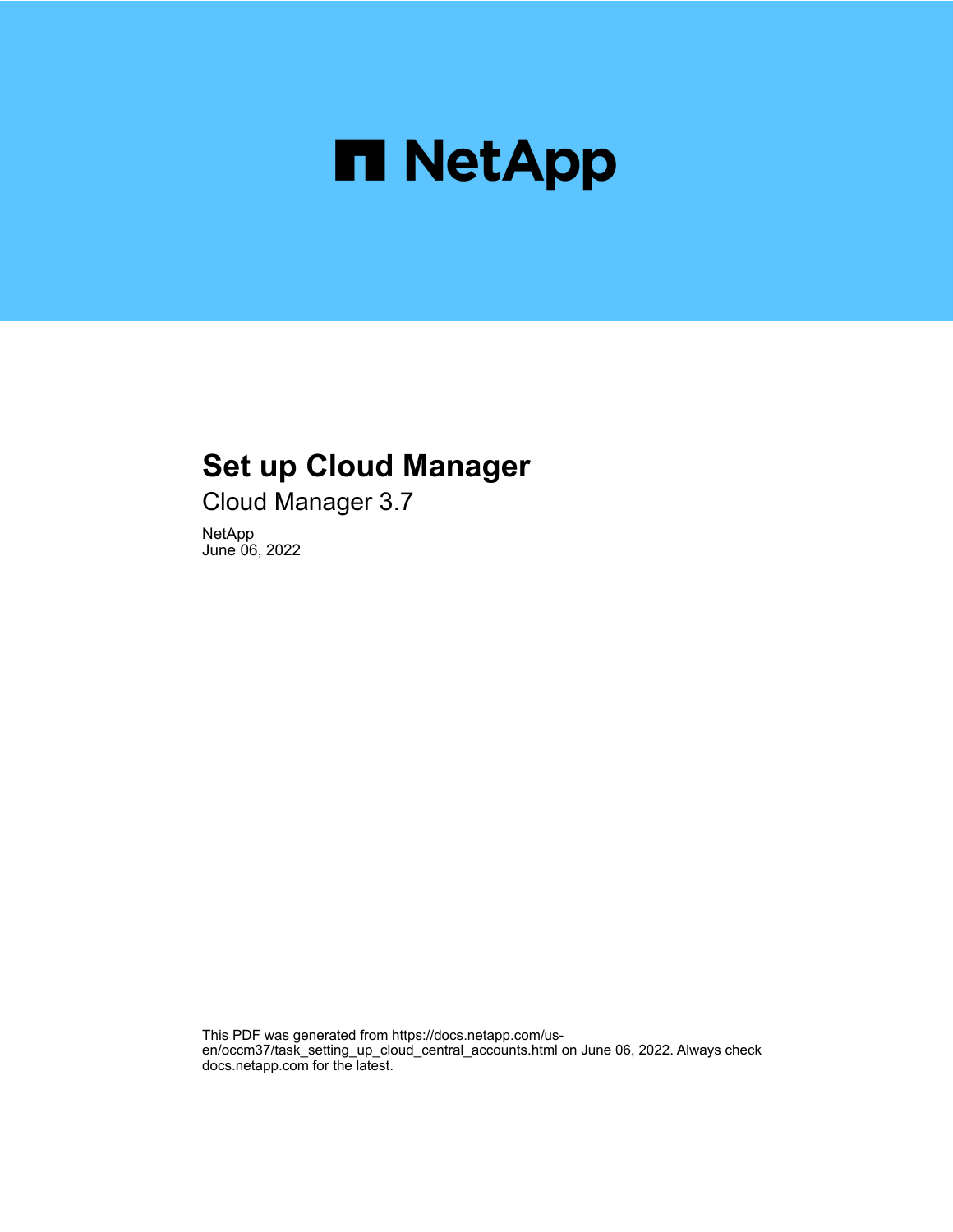# **Table of Contents**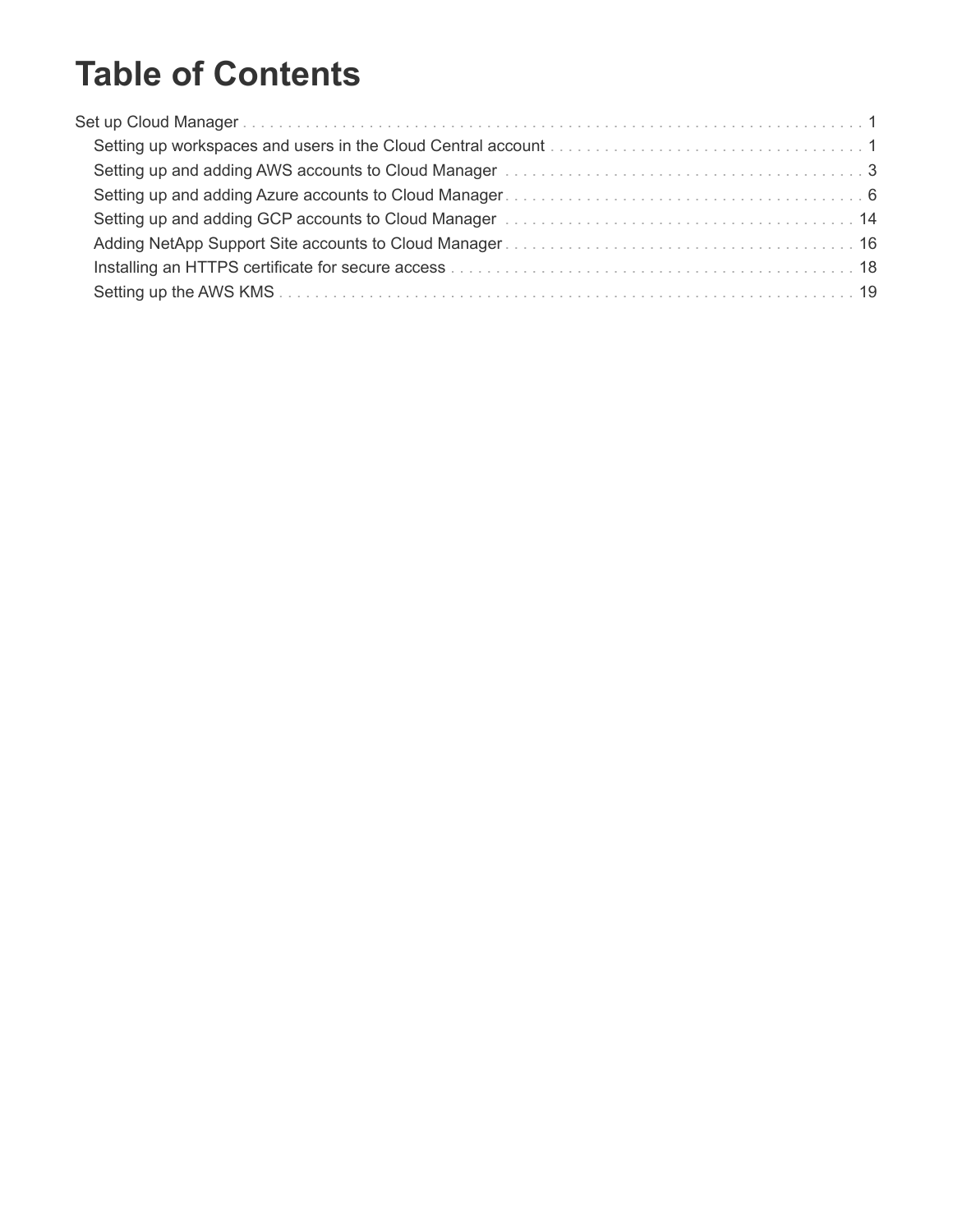# <span id="page-2-0"></span>**Set up Cloud Manager**

## <span id="page-2-1"></span>**Setting up workspaces and users in the Cloud Central account**

Each Cloud Manager system is associated with a *NetApp Cloud Central account*. Set up the Cloud Central account associated with your Cloud Manager system so a user can access Cloud Manager and deploy Cloud Volumes ONTAP systems in workspaces. Just add a user or add multiple users and workspaces.

The account is maintained in Cloud Central, so any changes that you make are available to other Cloud Manager systems and to other NetApp cloud data services. [Learn more about how Cloud Central accounts](https://docs.netapp.com/us-en/occm37/concept_cloud_central_accounts.html) [work](https://docs.netapp.com/us-en/occm37/concept_cloud_central_accounts.html).

### **Adding workspaces**

In Cloud Manager, workspaces enable you to isolate a set of working environments from other working environments and from other users. For example, you can create two workspaces and associate separate users with the workspaces.

#### **Steps**

1. Click **Account Settings**.



- 2. Click **Workspaces**.
- 3. Click **Add New Workspace**.
- 4. Enter a name for the workspace and click **Add**.

#### **After you finish**

You can now associate users and service connectors with the workspace.

## **Adding users**

Associate Cloud Central users with the Cloud Central account so those users can create and manage working environments in Cloud Manager.

- 1. If the user has not already done so, ask the user to go to [NetApp Cloud Central](https://cloud.netapp.com) and create an account.
- 2. In Cloud Manager, click **Account Settings**.
- 3. In the Users tab, click **Associate User**.
- 4. Enter the user's email address and select a role for the user: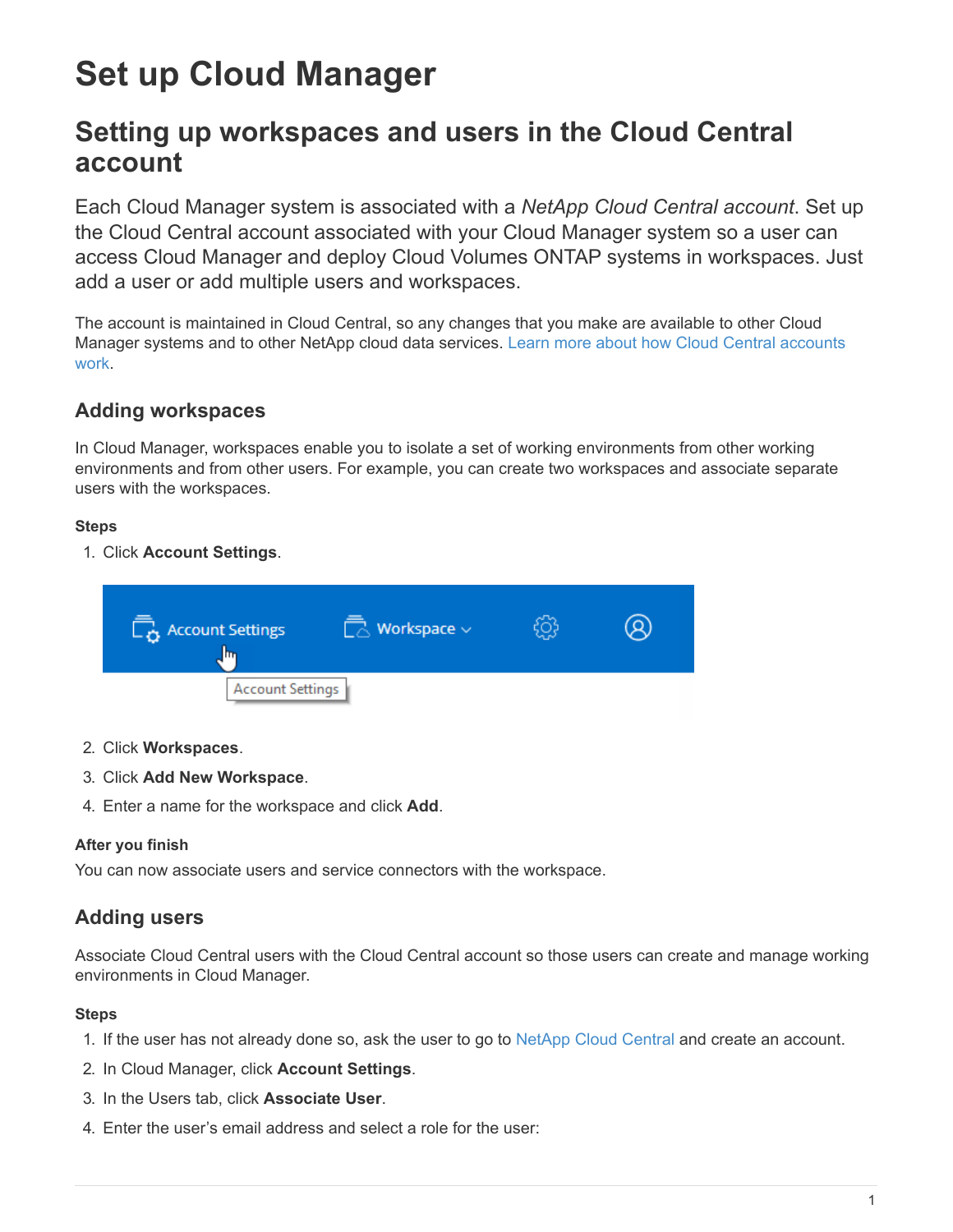- **Account Admin**: Can perform any action in Cloud Manager.
- **Workspace Admin**: Can create and manage resources in assigned workspaces.
- 5. If you selected Workspace Admin, select one or more workspaces to associate with that user.

|                 | <b>Associate User</b>               |                                                                           |
|-----------------|-------------------------------------|---------------------------------------------------------------------------|
|                 |                                     | To add a user to your NetApp Cloud Account, that user must already have   |
|                 | when signing up with Cloud Central. | signed up at NetApp Cloud Central. Enter the email address that they used |
|                 |                                     |                                                                           |
| User's Email    |                                     |                                                                           |
| test@netapp.com |                                     |                                                                           |
|                 |                                     |                                                                           |
| Role            |                                     |                                                                           |
|                 |                                     |                                                                           |
| Workspace Admin |                                     |                                                                           |
|                 | Associate User to Workspaces        |                                                                           |
| Workspace-1 X   |                                     |                                                                           |

#### 6. Click **Associate User**.

#### **Result**

The user should receive an email from NetApp Cloud Central titled "Account Association." The email includes the information needed to access Cloud Manager.

## **Associating Workspace Admins with workspaces**

You can associate Workspace Admins with additional workspaces at any time. Associating the user enables them to create and view the working environments in that workspace.

- 1. Click **Account Settings**.
- 2. Click the action menu in the row that corresponds to the user.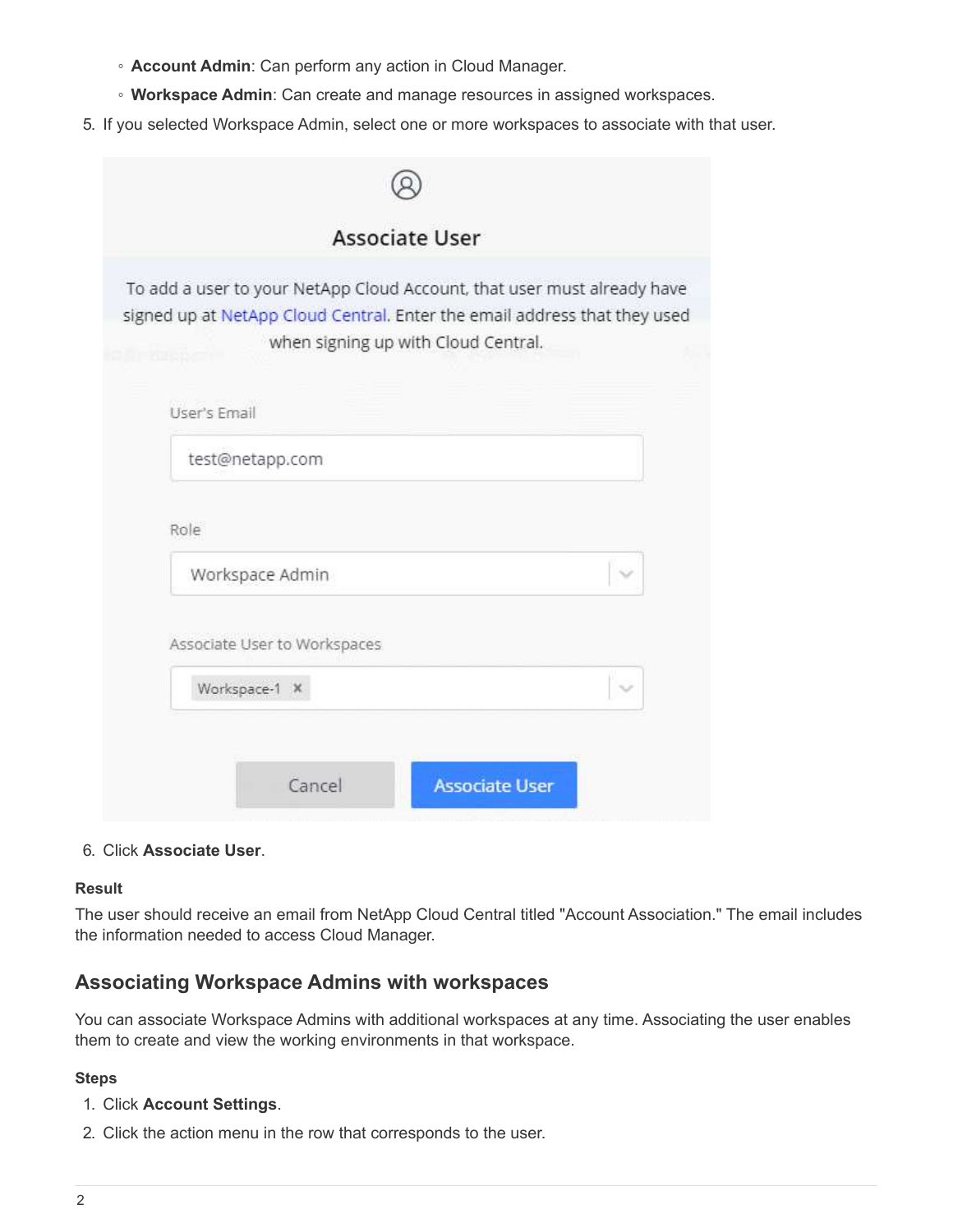| 2 Users |                 |                 |                |              |
|---------|-----------------|-----------------|----------------|--------------|
| Name    | Email           | Role<br>÷       | Workspaces     |              |
| Ben     |                 | Account Admin   | All Workspaces |              |
| test    | test@netapp.com | Workspace Admin | None           | $\mathbf{E}$ |

#### 3. Click **Manage Workspaces**.

4. Select one or more workspaces and click **Apply**.

#### **Result**

The user can now access those workspaces from Cloud Manager, as long as the service connector was also associated with the workspaces.

### **Associating service connectors with workspaces**

A service connector is part of the Cloud Manager system. It runs on the virtual machine instance that was deployed in your cloud provider, or on an on-prem host that you configured. You need to associate this service connector with workspaces so Workspace Admins can access those workspaces from Cloud Manager.

If you only have Account Admins, then associating the service connector with workspaces isn't required. Account Admins have the ability to access all workspaces in Cloud Manager by default.

[Learn more about users, workspaces, and service connectors.](https://docs.netapp.com/us-en/occm37/concept_cloud_central_accounts.html#users-workspaces-and-service-connectors)

#### **Steps**

- 1. Click **Account Settings**.
- 2. Click **Service Connector**.
- 3. Click **Manage Workspaces** for the service connector that you want to associate.
- 4. Select one or more workspaces and click **Apply**.

#### **Result**

Workspace Admins can now access the associated workspaces, as long as the user was also associated with the workspace.

## <span id="page-4-0"></span>**Setting up and adding AWS accounts to Cloud Manager**

If you want to deploy Cloud Volumes ONTAP in different AWS accounts, then you need to provide the required permissions and add the details to Cloud Manager. How you provide the permissions depends on whether you want to provide Cloud Manager with AWS keys or the ARN of a role in a trusted account.



When you deploy Cloud Manager from Cloud Central, Cloud Manager automatically adds the AWS account in which you deployed Cloud Manager. An initial account is not added if you manually installed the Cloud Manager software on an existing system. [Learn about AWS](https://docs.netapp.com/us-en/occm37/concept_accounts_aws.html) [accounts and permissions.](https://docs.netapp.com/us-en/occm37/concept_accounts_aws.html)

#### **Choices**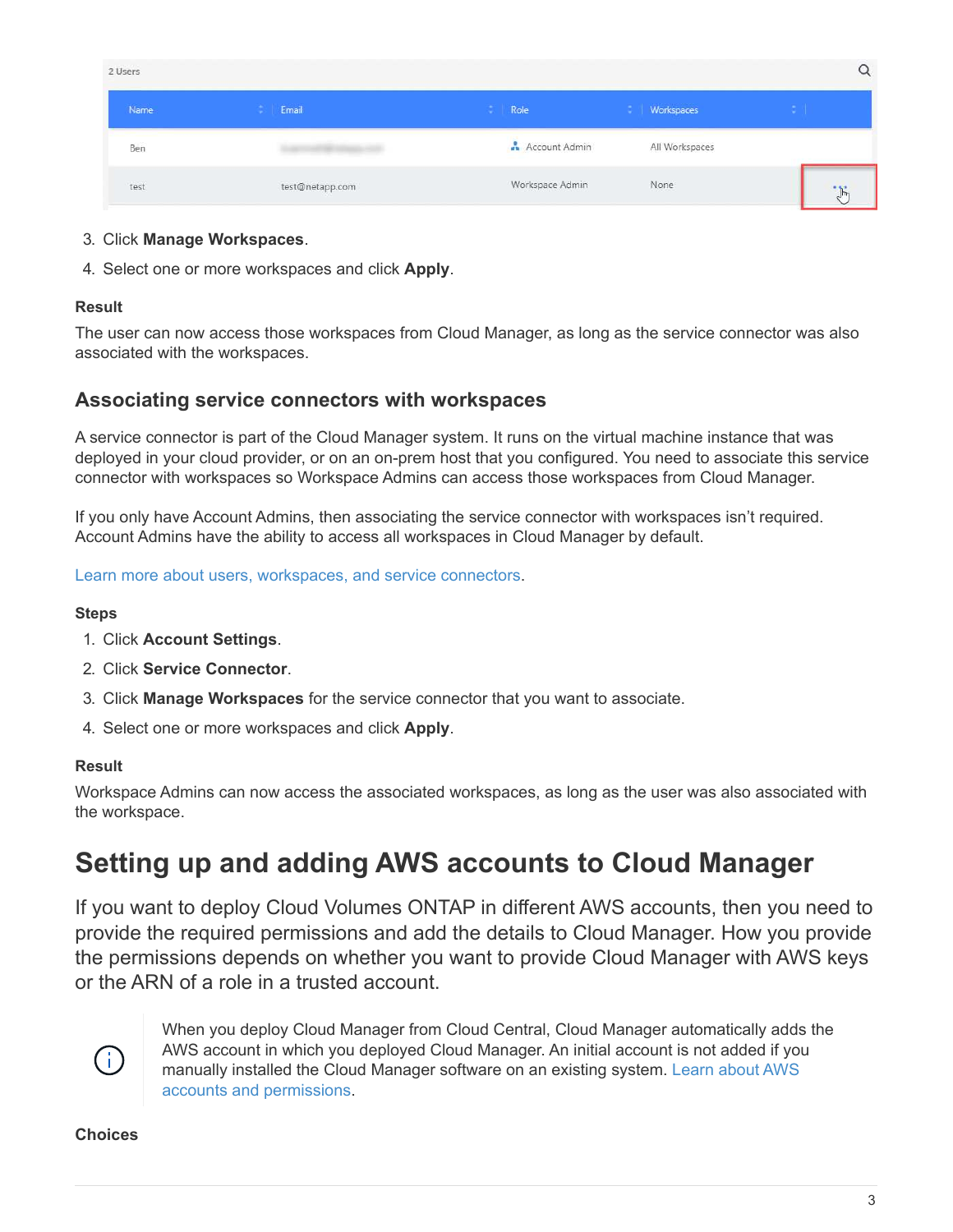- [Granting permissions by providing AWS keys](#page-5-0)
- [Granting permissions by assuming IAM roles in other accounts](#page-5-1)

### <span id="page-5-0"></span>**Granting permissions by providing AWS keys**

If you want to provide Cloud Manager with AWS keys for an IAM user, then you need to grant the required permissions to that user. The Cloud Manager IAM policy defines the AWS actions and resources that Cloud Manager is allowed to use.

#### **Steps**

- 1. Download the Cloud Manager IAM policy from the [Cloud Manager Policies page.](https://mysupport.netapp.com/cloudontap/iampolicies)
- 2. From the IAM console, create your own policy by copying and pasting the text from the Cloud Manager IAM policy.

[AWS Documentation: Creating IAM Policies](https://docs.aws.amazon.com/IAM/latest/UserGuide/access_policies_create.html)

- 3. Attach the policy to an IAM role or an IAM user.
	- [AWS Documentation: Creating IAM Roles](https://docs.aws.amazon.com/IAM/latest/UserGuide/id_roles_create.html)
	- [AWS Documentation: Adding and Removing IAM Policies](https://docs.aws.amazon.com/IAM/latest/UserGuide/access_policies_manage-attach-detach.html)

#### **Result**

The account now has the required permissions. [You can now add it to Cloud Manager](#page-6-0).

### <span id="page-5-1"></span>**Granting permissions by assuming IAM roles in other accounts**

You can set up a trust relationship between the source AWS account in which you deployed the Cloud Manager instance and other AWS accounts by using IAM roles. You would then provide Cloud Manager with the ARN of the IAM roles from the trusted accounts.

#### **Steps**

1. Go to the target account where you want to deploy Cloud Volumes ONTAP and create an IAM role by selecting **Another AWS account**.

Be sure to do the following:

- Enter the ID of the account where the Cloud Manager instance resides.
- Attach the Cloud Manager IAM policy, which is available from the [Cloud Manager Policies page.](https://mysupport.netapp.com/cloudontap/iampolicies)
- 2. Go to the source account where the Cloud Manager instance resides and select the IAM role that is attached to the instance.
	- a. Click **Trust Relationships > Edit trust relationship**.
	- b. Add the "sts:AssumeRole" action and the ARN of the role that you created in the target account.

#### **Example**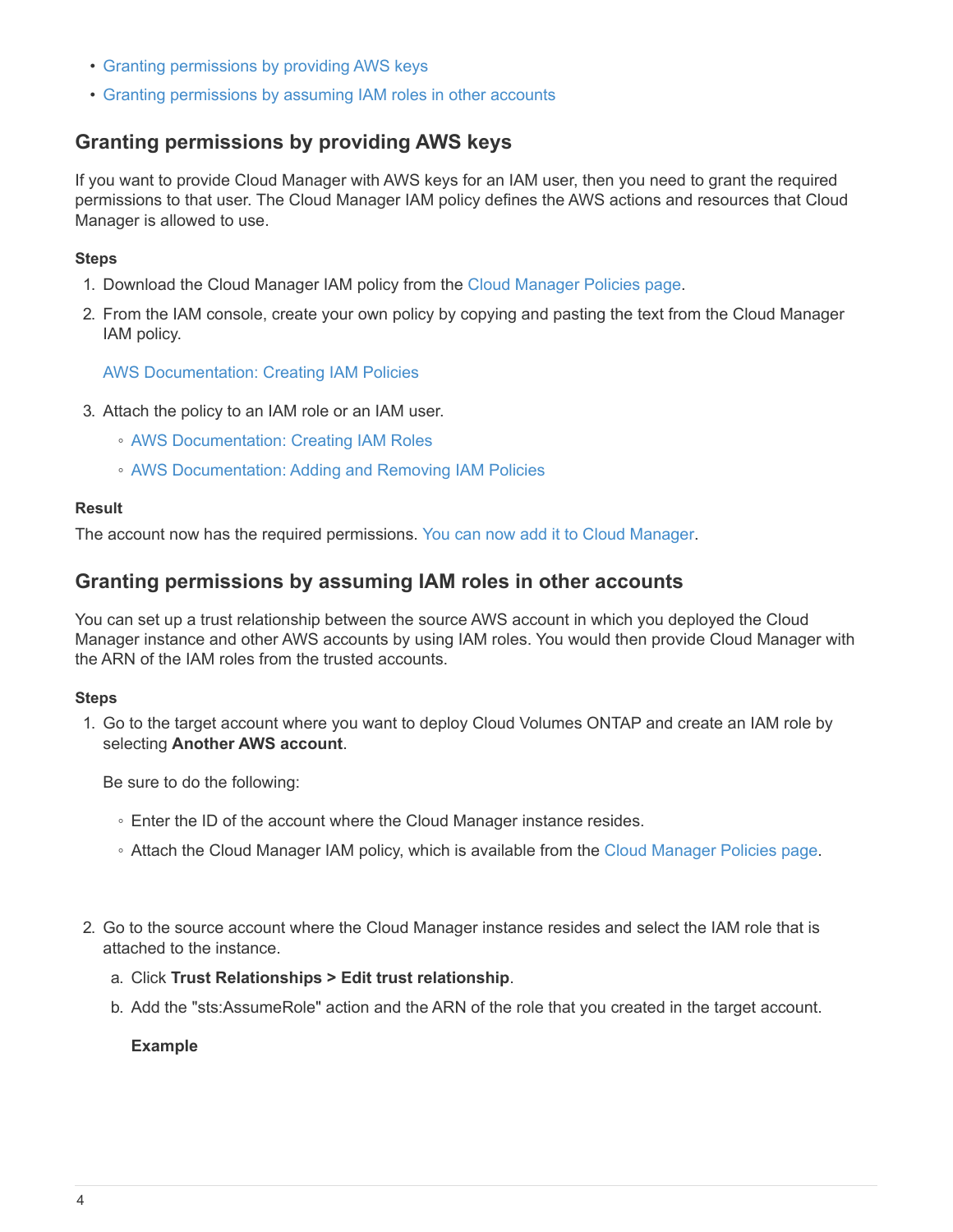```
{
"Version": "2012-10-17",
"Statement": {
     "Effect": "Allow",
     "Action": "sts:AssumeRole",
     "Resource": "arn:aws:iam::ACCOUNT-B-ID:role/ACCOUNT-B-ROLENAME"
}
}
```
#### **Result**

The account now has the required permissions. [You can now add it to Cloud Manager](#page-6-0).

### <span id="page-6-0"></span>**Adding AWS accounts to Cloud Manager**

After you provide an AWS account with the required permissions, you can add the account to Cloud Manager. This enables you to launch Cloud Volumes ONTAP systems in that account.

#### **Steps**

1. In the upper right of the Cloud Manager console, click the Settings icon, and select **Cloud Provider & Support Accounts**.



- 2. Click **Add New Account** and select **AWS**.
- 3. Choose whether you want to provide AWS keys or the ARN of a trusted IAM role.
- 4. Confirm that the policy requirements have been met and then click **Create Account**.

#### **Result**

You can now switch to another account from the Details and Credentials page when creating a new working environment: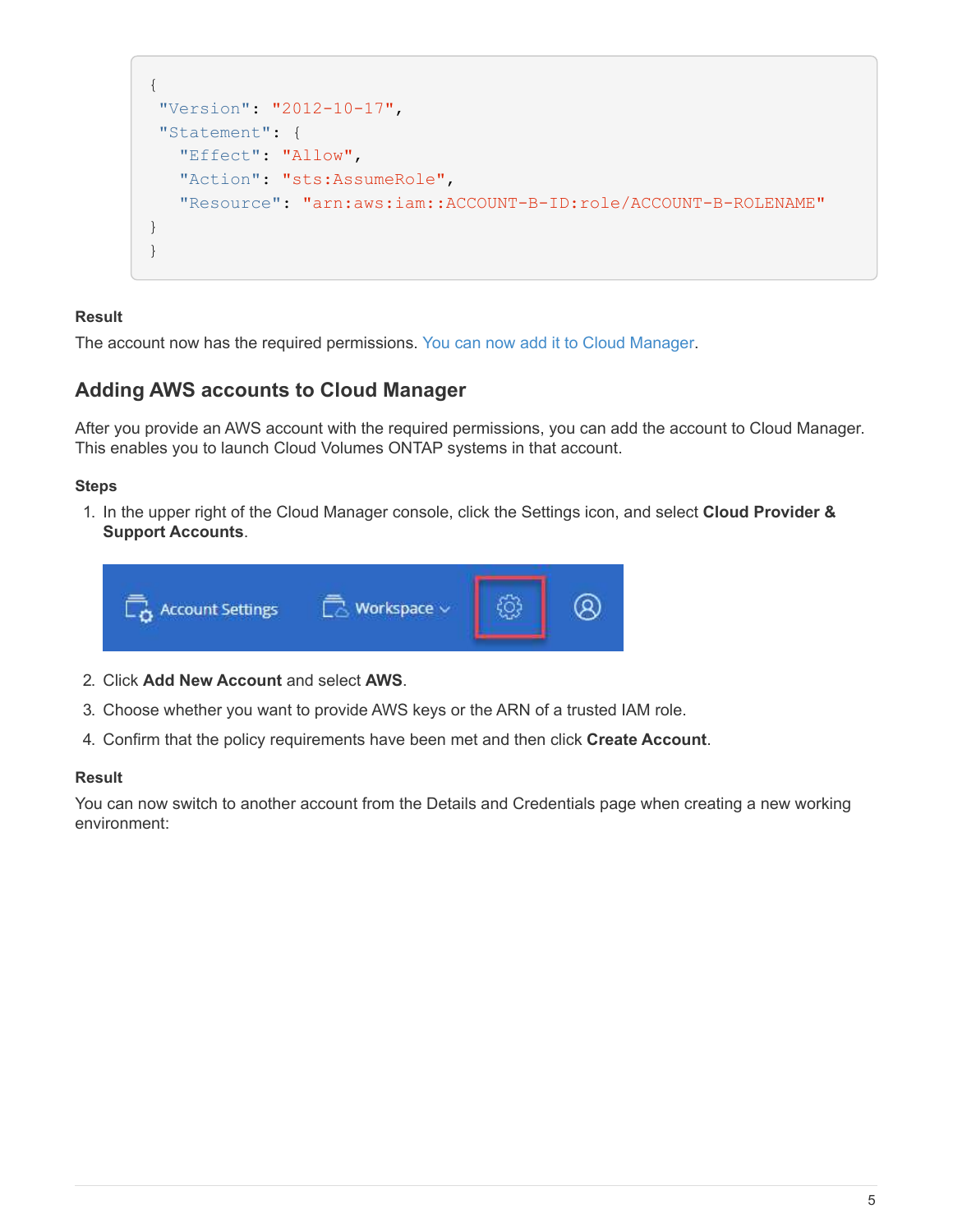



## <span id="page-7-0"></span>**Setting up and adding Azure accounts to Cloud Manager**

If you want to deploy Cloud Volumes ONTAP in different Azure accounts, then you need to provide the required permissions to those accounts and then add details about the accounts to Cloud Manager.



When you deploy Cloud Manager from Cloud Central, Cloud Manager automatically adds the Azure account in which you deployed Cloud Manager. An initial account is not added if you manually installed the Cloud Manager software on an existing system. [Learn about Azure](https://docs.netapp.com/us-en/occm37/concept_accounts_azure.html) [accounts and permissions.](https://docs.netapp.com/us-en/occm37/concept_accounts_azure.html)

## **Granting Azure permissions using a service principal**

Cloud Manager needs permissions to perform actions in Azure. You can grant the required permissions to an Azure account by creating and setting up a service principal in Azure Active Directory and by obtaining the Azure credentials that Cloud Manager needs.

#### **About this task**

The following image depicts how Cloud Manager obtains permissions to perform operations in Azure. A service principal object, which is tied to one or more Azure subscriptions, represents Cloud Manager in Azure Active Directory and is assigned to a custom role that allows the required permissions.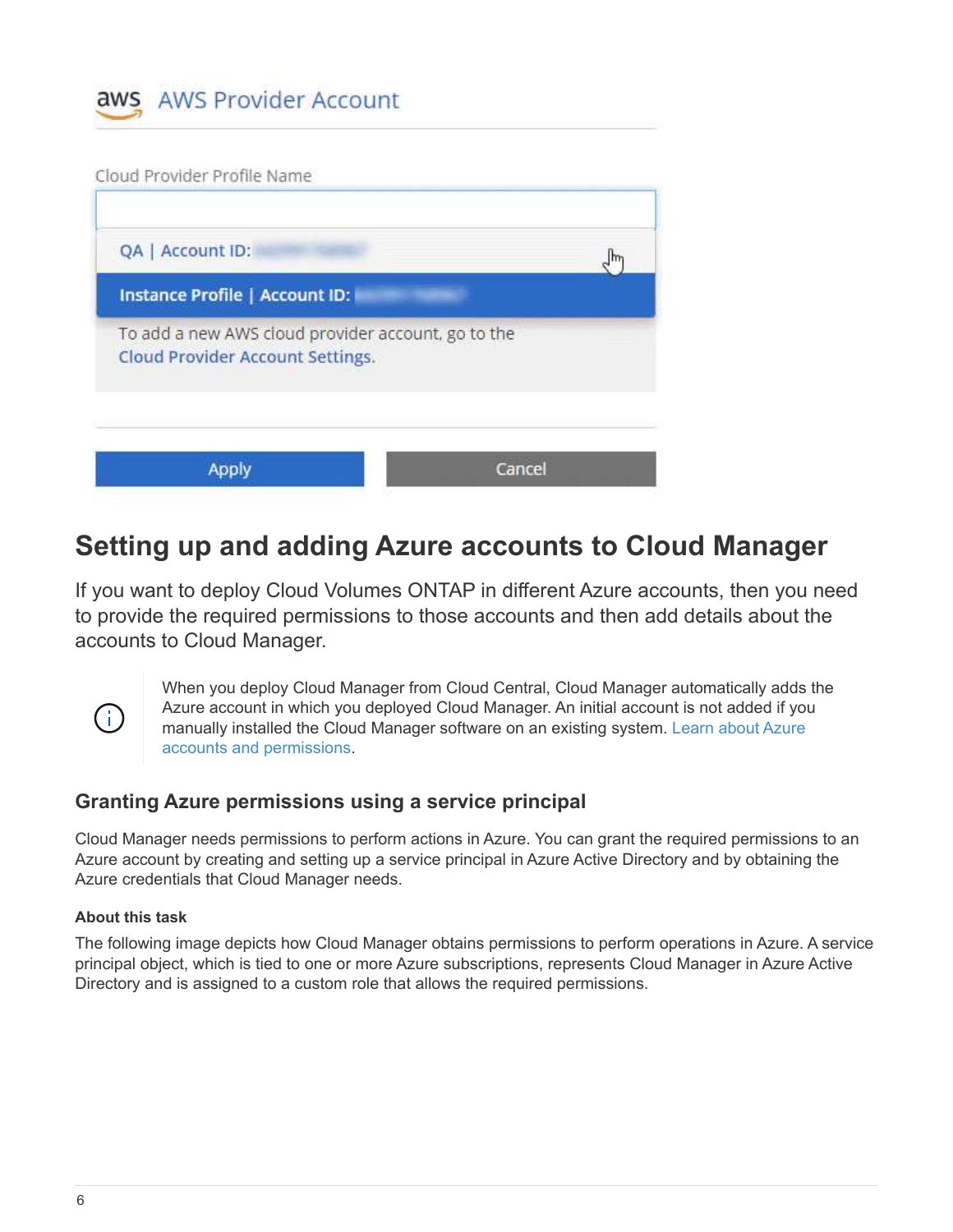

#### **Steps**

- 1. [Create an Azure Active Directory application.](#page-8-0)
- 2. [Assign the application to a role](#page-9-0).
- 3. [Add Windows Azure Service Management API permissions](#page-10-0).
- 4. [Get the application ID and directory ID](#page-12-0).
- 5. [Create a client secret](#page-12-1).

#### <span id="page-8-0"></span>**Creating an Azure Active Directory application**

Create an Azure Active Directory (AD) application and service principal that Cloud Manager can use for rolebased access control.

#### **Before you begin**

You must have the right permissions in Azure to create an Active Directory application and to assign the application to a role. For details, refer to [Microsoft Azure Documentation: Required permissions](https://docs.microsoft.com/en-us/azure/active-directory/develop/howto-create-service-principal-portal#required-permissions/).

#### **Steps**

1. From the Azure portal, open the **Azure Active Directory** service.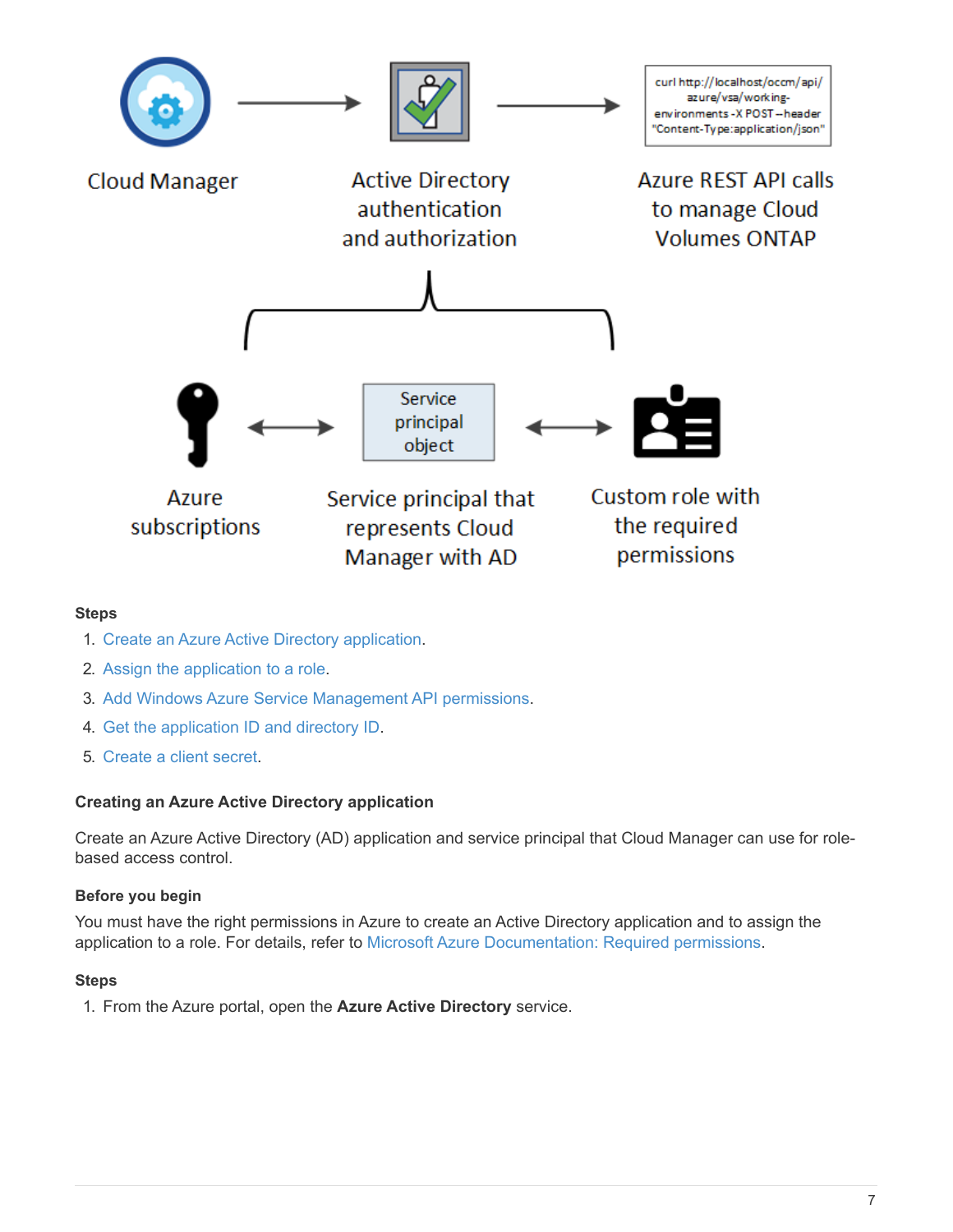| <b>Microsoft Azure</b><br>$\sim$ |                               |                                 |
|----------------------------------|-------------------------------|---------------------------------|
|                                  |                               |                                 |
|                                  |                               | Shift+Space to toggle favorites |
| <b>New</b>                       | active directory              |                                 |
|                                  |                               |                                 |
| All resources                    | <b>Azure Active Directory</b> | 53<br><b>PREVIEW</b>            |
| Resource groups                  |                               |                                 |

- 2. In the menu, click **App registrations**.
- 3. Click **New registration**.
- 4. Specify details about the application:
	- **Name**: Enter a name for the application.
	- **Account type**: Select an account type (any will work with Cloud Manager).
	- **Redirect URI**: Select **Web** and then enter any URL—for example, https://url
- 5. Click **Register**.

#### **Result**

You've created the AD application and service principal.

#### <span id="page-9-0"></span>**Assigning the application to a role**

You must bind the service principal to one or more Azure subscriptions and assign it the custom "OnCommand Cloud Manager Operator" role so Cloud Manager has permissions in Azure.

#### **Steps**

- 1. Create a custom role:
	- a. Download the [Cloud Manager Azure policy.](https://mysupport.netapp.com/cloudontap/iampolicies)
	- b. Modify the JSON file by adding Azure subscription IDs to the assignable scope.

You should add the ID for each Azure subscription from which users will create Cloud Volumes ONTAP systems.

#### **Example**

```
"AssignableScopes": [
"/subscriptions/d333af45-0d07-4154-943d-c25fbzzzzzzz",
"/subscriptions/54b91999-b3e6-4599-908e-416e0zzzzzzz",
"/subscriptions/398e471c-3b42-4ae7-9b59-ce5bbzzzzzzz"
```
c. Use the JSON file to create a custom role in Azure.

The following example shows how to create a custom role using the Azure CLI 2.0: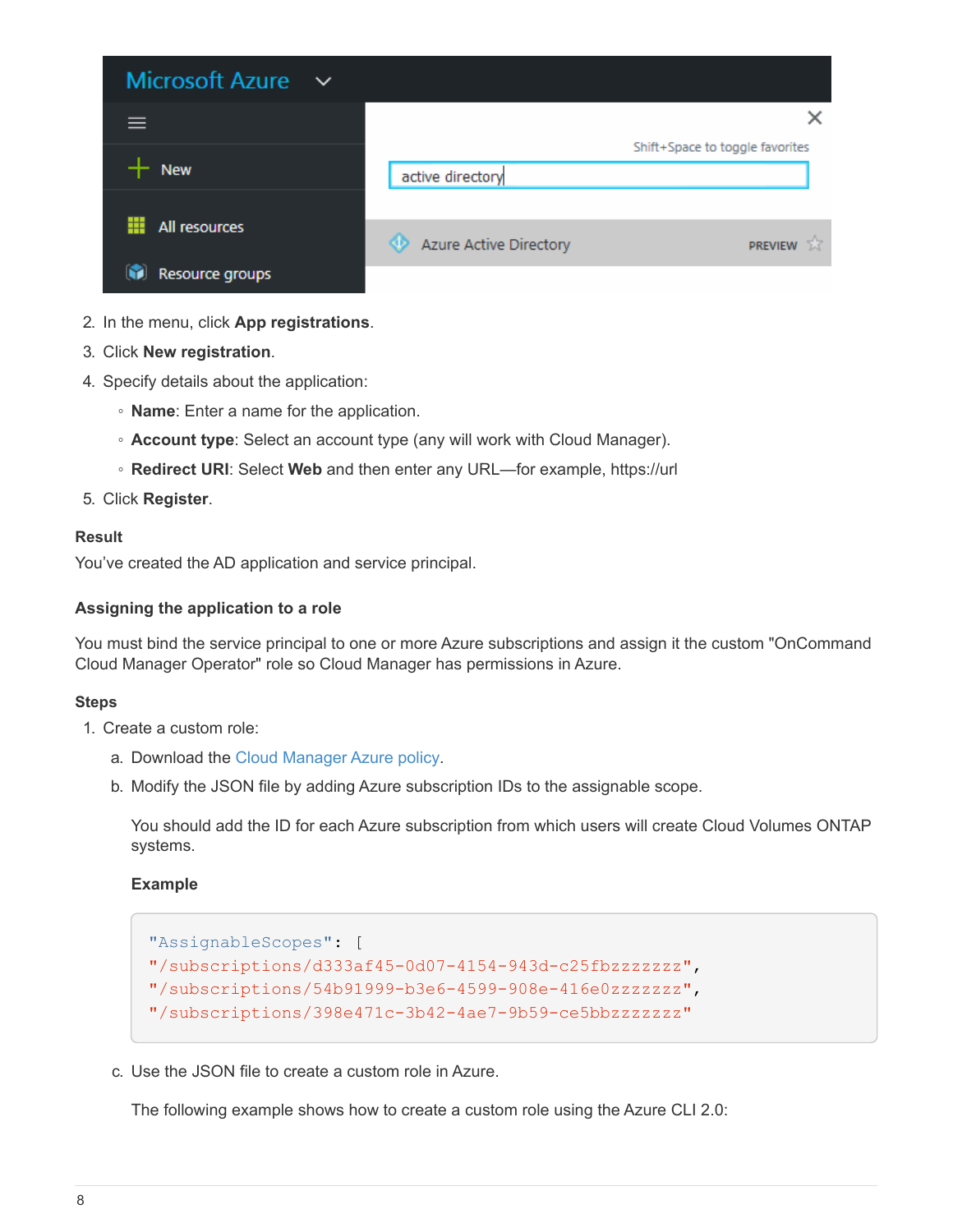#### **az role definition create --role-definition C:\Policy\_for\_cloud\_Manager\_Azure\_3.7.4.json**

You should now have a custom role called *OnCommand Cloud Manager Operator*.

- 2. Assign the application to the role:
	- a. From the Azure portal, open the **Subscriptions** service.
	- b. Select the subscription.
	- c. Click **Access control (IAM) > Add > Add role assignment**.
	- d. Select the **OnCommand Cloud Manager Operator** role.
	- e. Keep **Azure AD user, group, or service principal** selected.
	- f. Search for the name of the application (you can't find it in the list by scrolling).

| Role ®                                     |  |
|--------------------------------------------|--|
| OnCommand Cloud Manager Operator           |  |
| Assign access to $\bullet$                 |  |
| Azure AD user, group, or service principal |  |
| Select <sup>®</sup>                        |  |
| test-service-principal                     |  |
|                                            |  |

g. Select the application and click **Save**.

The service principal for Cloud Manager now has the required Azure permissions for that subscription.

If you want to deploy Cloud Volumes ONTAP from multiple Azure subscriptions, then you must bind the service principal to each of those subscriptions. Cloud Manager enables you to select the subscription that you want to use when deploying Cloud Volumes ONTAP.

#### <span id="page-10-0"></span>**Adding Windows Azure Service Management API permissions**

The service principal must have "Windows Azure Service Management API" permissions.

- 1. In the **Azure Active Directory** service, click **App registrations** and select the application.
- 2. Click **API permissions > Add a permission**.
- 3. Under **Microsoft APIs**, select **Azure Service Management**.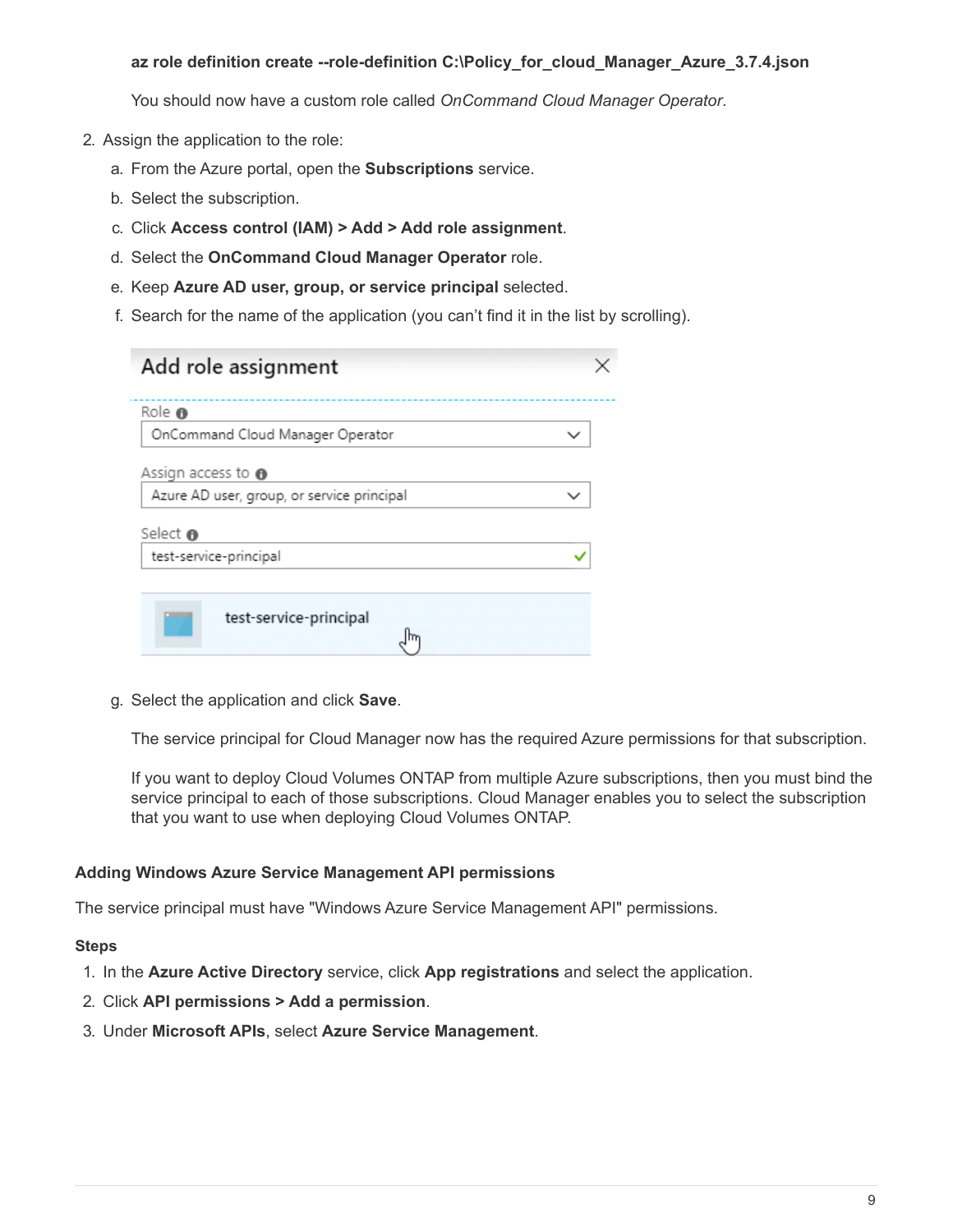## Request API permissions

### Select an API

Microsoft APIs APIs my organization uses My APIs

#### Commonly used Microsoft APIs

| Microsoft Graph<br>Take advantage of the tremendous amount of data in Office 365, Enterprise Mobility +<br>OneNote, SharePoint, Planner, and more through a single endpoint. | Security, and Windows 10. Access Azure AD, Excel, Intune, Outlook/Exchange, OneDrive,                                  |                                                                                                                                                   |
|------------------------------------------------------------------------------------------------------------------------------------------------------------------------------|------------------------------------------------------------------------------------------------------------------------|---------------------------------------------------------------------------------------------------------------------------------------------------|
| <b>Azure Batch</b><br>Schedule large-scale parallel and HPC<br>applications in the cloud                                                                                     | Azure Data Catalog<br>Programmatic access to Data Catalog<br>resources to register, annotate and<br>search data assets | Azure Data Explorer<br>Perform ad-hoc queries on terabytes of<br>data to build near real-time and complex<br>analytics solutions                  |
| Azure Data Lake<br>Access to storage and compute for big<br>data analytic scenarios                                                                                          | <b>Azure DevOps</b><br>Integrate with Azure DevOps and Azure<br>DevOps server                                          | Azure Import/Export<br>Programmatic control of import/export<br>jobs                                                                              |
| <b>Azure Key Vault</b><br>Manage your key vaults as well as the<br>keys, secrets, and certificates within your<br>Key Vaults                                                 | <b>Azure Rights Management</b><br><b>Services</b><br>Allow validated users to read and write<br>protected content      | <b>Azure Service Management</b><br>Programmatic access to much of the<br>functionality available through the Azure<br>portal                      |
| <b>Azure Storage</b><br>Secure, massively scalable object and<br>data lake storage for unstructured and<br>semi-structured data                                              | <b>Customer Insights</b><br>Create profile and interaction models for<br>your products                                 | Data Export Service for<br><b>Microsoft Dynamics 365</b><br>Export data from Microsoft Dynamics<br>CRM organization to an external<br>destination |

4. Click **Access Azure Service Management as organization users** and then click **Add permissions**.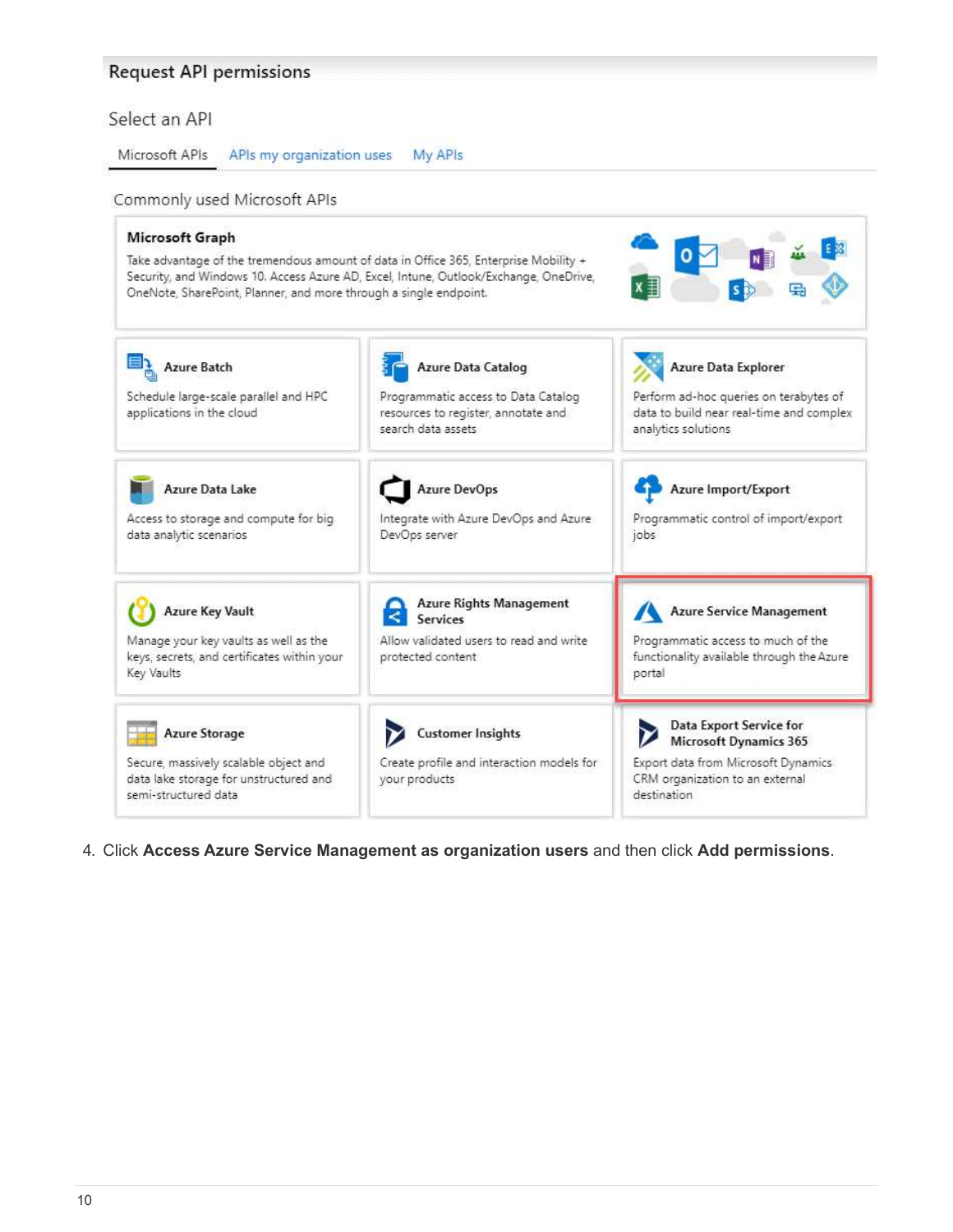#### **Request API permissions**

| PERMISSION                                                                                                                  | ADMIN CONSENT REQUIRED                                                                                          |
|-----------------------------------------------------------------------------------------------------------------------------|-----------------------------------------------------------------------------------------------------------------|
| Type to search                                                                                                              |                                                                                                                 |
| Select permissions                                                                                                          | expand all                                                                                                      |
| Delegated permissions<br>Your application needs to access the API as the signed-in user.                                    | Application permissions<br>Your application runs as a background service or daemon without a<br>signed-in user. |
| Azure Service Management<br>https://management.azure.com/ Docs Z<br>What type of permissions does your application require? |                                                                                                                 |

#### <span id="page-12-0"></span>**Getting the application ID and directory ID**

When you add the Azure account to Cloud Manager, you need to provide the application (client) ID and the directory (tenant) ID for the application. Cloud Manager uses the IDs to programmatically sign in.

#### **Steps**

- 1. In the **Azure Active Directory** service, click **App registrations** and select the application.
- 2. Copy the **Application (client) ID** and the **Directory (tenant) ID**.



#### <span id="page-12-1"></span>**Creating a client secret**

You need to create a client secret and then provide Cloud Manager with the value of the secret so Cloud Manager can use it to authenticate with Azure AD.



When you add the account to Cloud Manager, Cloud Manager refers to the client secret as the Application Key.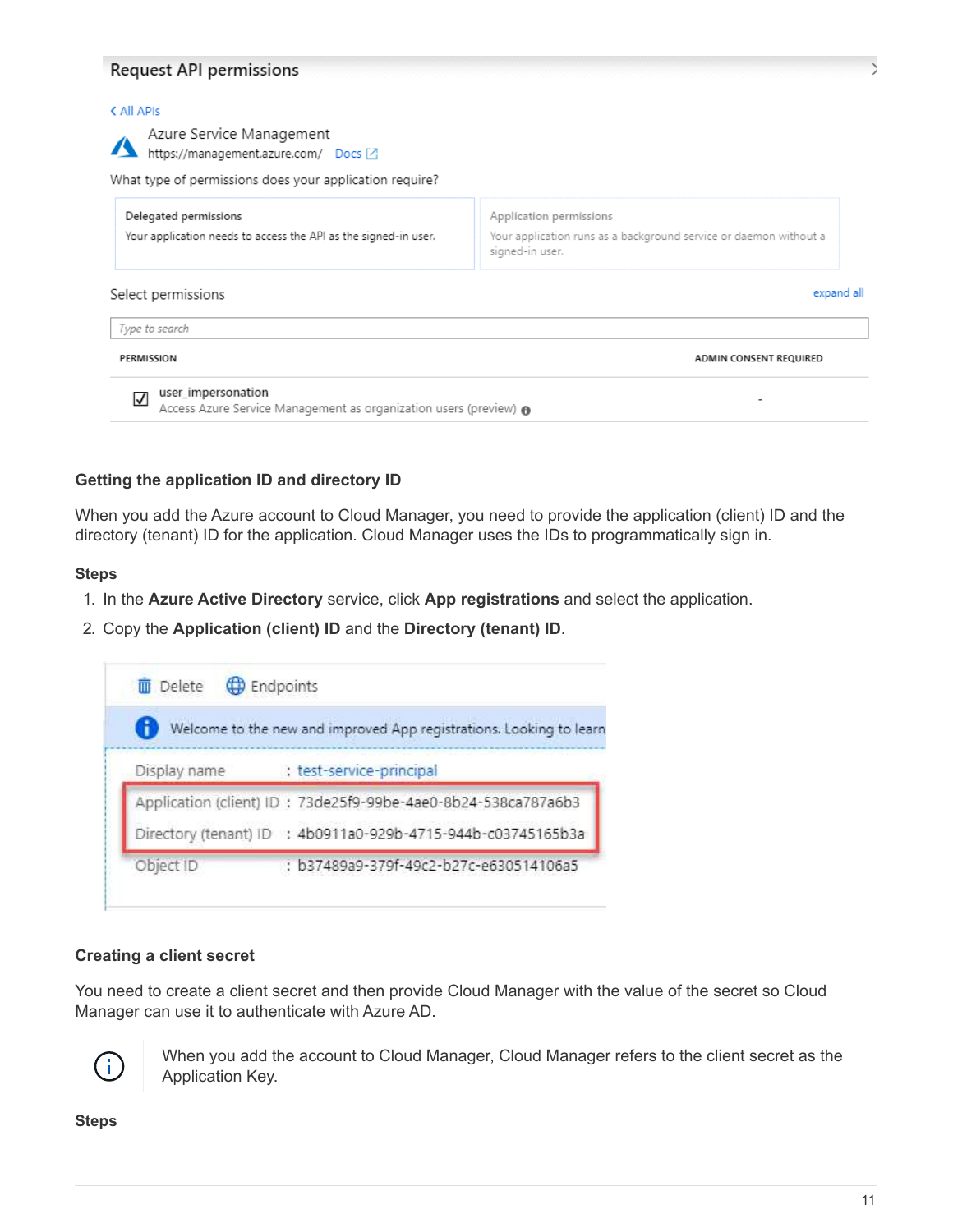- 1. Open the **Azure Active Directory** service.
- 2. Click **App registrations** and select your application.
- 3. Click **Certificates & secrets > New client secret**.
- 4. Provide a description of the secret and a duration.
- 5. Click **Add**.
- 6. Copy the value of the client secret.

Client secrets

A secret string that the application uses to prove its identity when requesting a token. Also can be referred to as application password.

| ⊢ New client secret |                |                                      |                   |
|---------------------|----------------|--------------------------------------|-------------------|
| <b>DESCRIPTION</b>  | <b>EXPIRES</b> | VALUE                                | Copy to clipboard |
| test secret         | 8/16/2020      | *sZ1jSe2By:D*-ZRoV4NLfdAcY7:+0vA [mm |                   |

#### **Result**

Your service principal is now setup and you should have copied the application (client) ID, the directory (tenant) ID, and the value of the client secret. You need to enter this information in Cloud Manager when you add an Azure account.

## **Adding Azure accounts to Cloud Manager**

After you provide an Azure account with the required permissions, you can add the account to Cloud Manager. This enables you to launch Cloud Volumes ONTAP systems in that account.

#### **Steps**

1. In the upper right of the Cloud Manager console, click the Settings icon, and select **Cloud Provider & Support Accounts**.



- 2. Click **Add New Account** and select **Microsoft Azure**.
- 3. Enter information about the Azure Active Directory service principal that grants the required permissions:
	- Application ID: See [Getting the application ID and directory ID](#page-12-0).
	- Tenant ID (or Directory ID): See [Getting the application ID and directory ID.](#page-12-0)
	- Application Key (the client secret): See [Creating a client secret.](#page-12-1)
- 4. Confirm that the policy requirements have been met and then click **Create Account**.

#### **Result**

You can now switch to another account from the Details and Credentials page when creating a new working environment: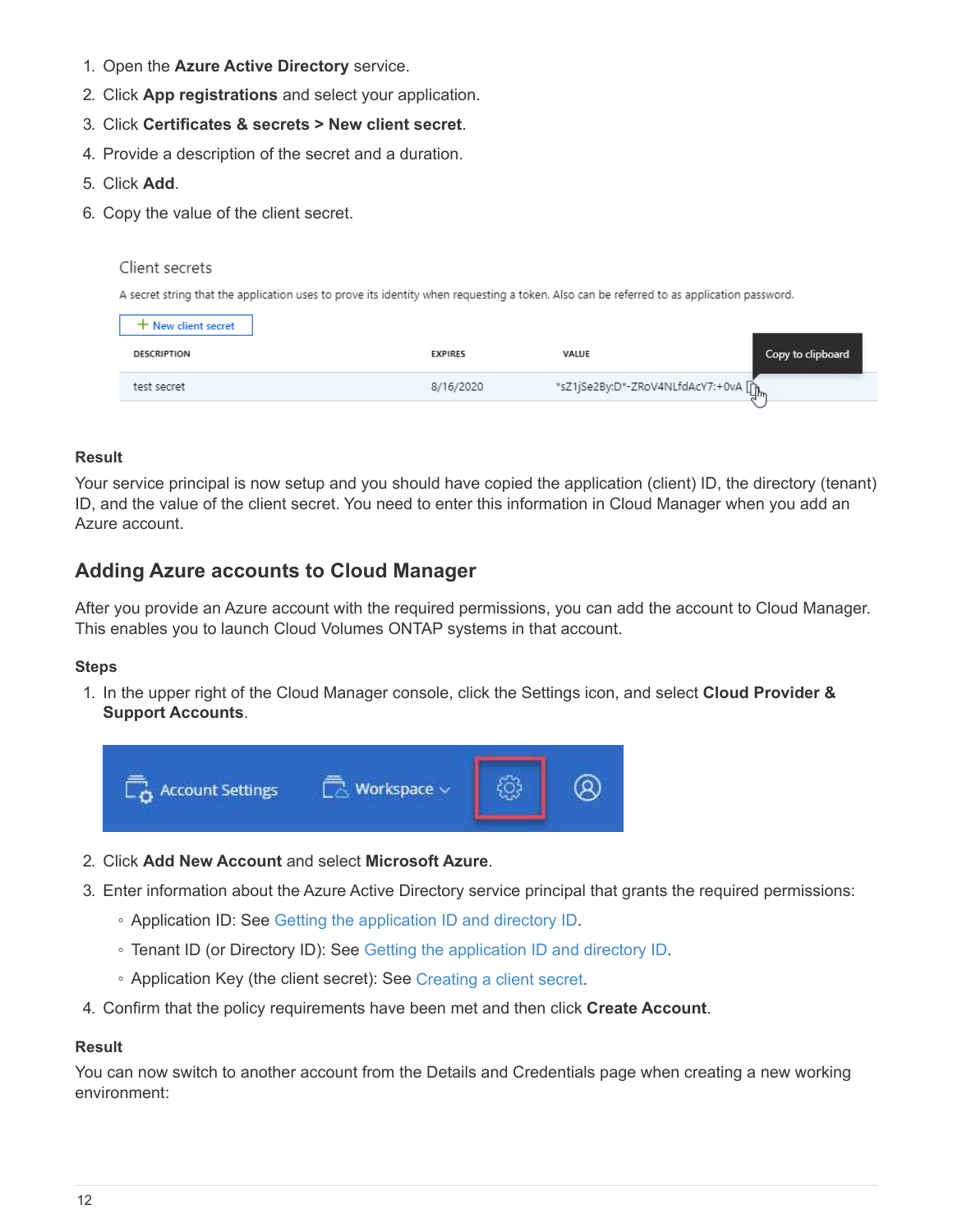



## **Associating additional Azure subscriptions with a managed identity**

Cloud Manager enables you to choose the Azure account and subscription in which you want to deploy Cloud Volumes ONTAP. You can't select a different Azure subscription for the managed identity profile unless you associate the [managed identity](https://docs.microsoft.com/en-us/azure/active-directory/managed-identities-azure-resources/overview) with those subscriptions.

#### **About this task**

A managed identity is [the initial Azure account](https://docs.netapp.com/us-en/occm37/concept_accounts_azure.html) when you deploy Cloud Manager from NetApp Cloud Central. When you deployed Cloud Manager, Cloud Central created the OnCommand Cloud Manager Operator role and assigned it to the Cloud Manager virtual machine.

#### **Steps**

- 1. Log in to the Azure portal.
- 2. Open the **Subscriptions** service and then select the subscription in which you want to deploy Cloud Volumes ONTAP systems.
- 3. Click **Access control (IAM)**.
	- a. Click **Add** > **Add role assignment** and then add the permissions:
		- Select the **OnCommand Cloud Manager Operator** role.



OnCommand Cloud Manager Operator is the default name provided in the [Cloud](https://mysupport.netapp.com/info/web/ECMP11022837.html) [Manager policy](https://mysupport.netapp.com/info/web/ECMP11022837.html). If you chose a different name for the role, then select that name instead.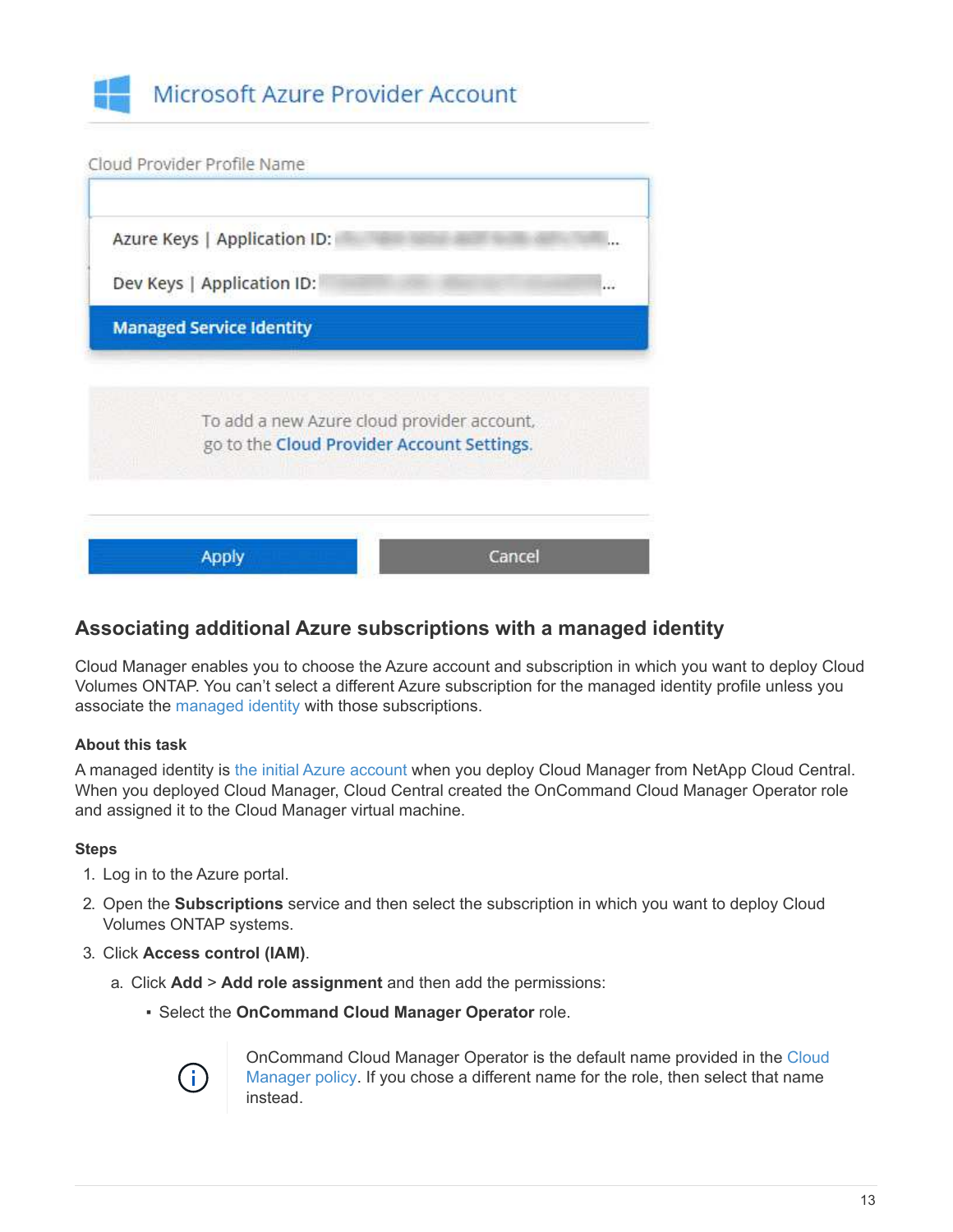- Assign access to a **Virtual Machine**.
- Select the subscription in which the Cloud Manager virtual machine was created.
- Select the Cloud Manager virtual machine.
- Click **Save**.
- 4. Repeat these steps for additional subscriptions.

#### **Result**

When you create a new working environment, you should now have the ability to select from multiple Azure subscriptions for the managed identity profile.

| Microsoft Azure Provider Account |                                                                                          |
|----------------------------------|------------------------------------------------------------------------------------------|
| Cloud Provider Profile Name      |                                                                                          |
| Managed Service Identity         |                                                                                          |
| Azure Subscription               |                                                                                          |
| <b>OCCM Dev</b>                  |                                                                                          |
| <b>OCCM QA1 (Default)</b>        |                                                                                          |
|                                  | To add a new Azure cloud provider account,<br>go to the Cloud Provider Account Settings. |
| <b>Apply</b>                     | Cancel                                                                                   |

## <span id="page-15-0"></span>**Setting up and adding GCP accounts to Cloud Manager**

If you want to enable [data tiering](https://docs.netapp.com/us-en/occm37/concept_data_tiering.html) on a Cloud Volumes ONTAP system, you need to provide Cloud Manager with a storage access key for a service account that has Storage Admin permissions. Cloud Manager uses the access keys to set up and manage a Cloud Storage bucket for data tiering.

## **Setting up a service account and access keys for Google Cloud Storage**

A service account enables Cloud Manager to authenticate and access Cloud Storage buckets used for data tiering. The keys are required so that Google Cloud Storage knows who is making the request.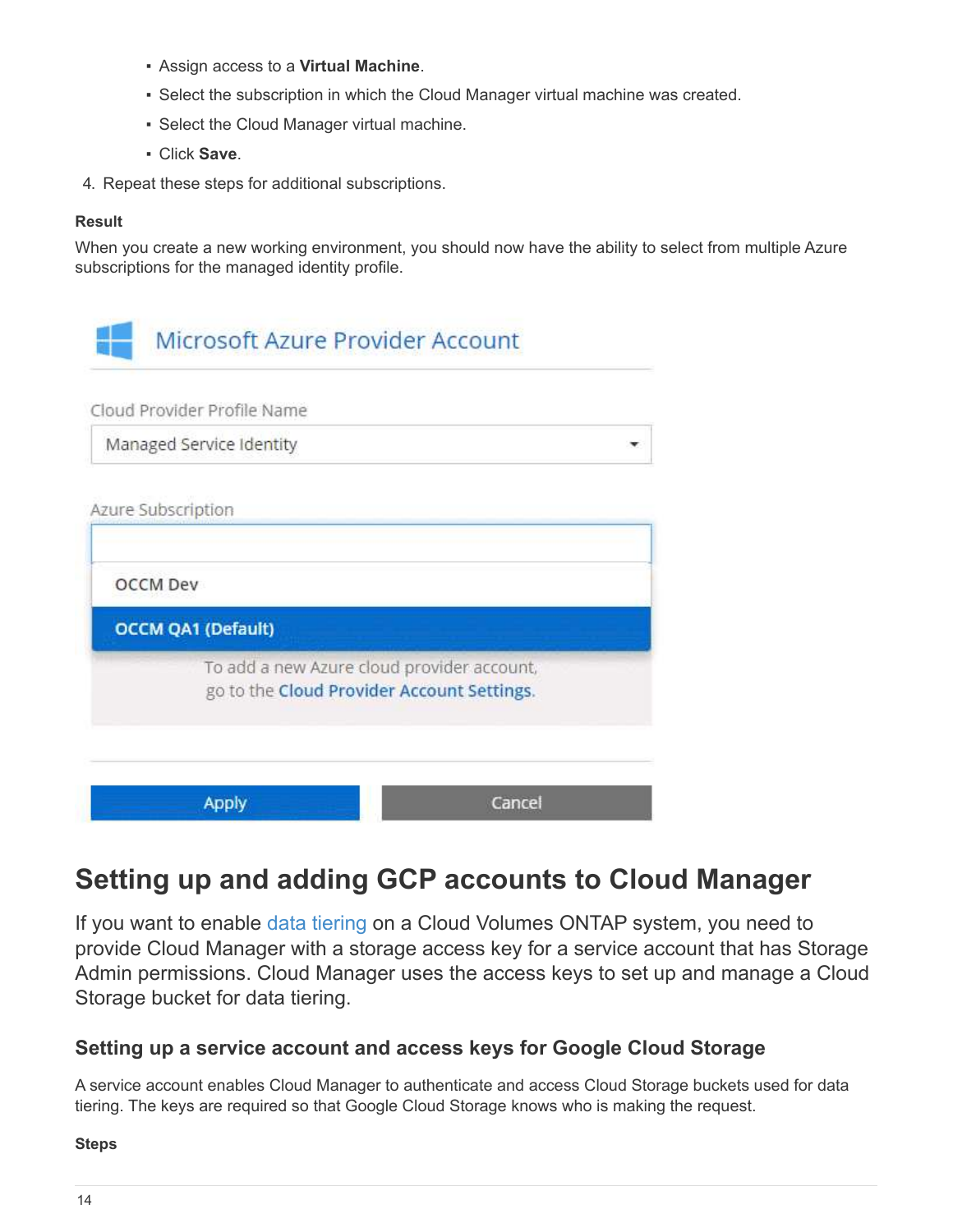1. Open the GCP IAM console and [create a service account that has the Storage Admin role](https://cloud.google.com/iam/docs/creating-custom-roles#creating_a_custom_role).

## Service account permissions (optional)

Grant this service account access to My Project 99247 so that it has permission to complete specific actions on the resources in your project. Learn more

| storage admin                                         | × |
|-------------------------------------------------------|---|
| App Engine Admin                                      |   |
| Full management of App Engine apps (but not storage). |   |
| Storage Admin<br>لسرا                                 |   |
| Full control of GCS resources.                        |   |
| Storage HMAC Key Admin                                |   |
| Full control of GCS HMAC Keys.                        |   |
| Storage Object Admin                                  |   |
| Full control of GCS objects.                          |   |
|                                                       |   |
| <b>MANAGE ROLES</b>                                   |   |

- 2. Go to [GCP Storage Settings.](https://console.cloud.google.com/storage/settings)
- 3. If you're prompted, select a project.
- 4. Click the **Interoperability** tab.
- 5. If you haven't already done so, click **Enable interoperability access**.
- 6. Under **Access keys for service accounts**, click **Create a key for a service account**.
- 7. Select the service account that you created in step 1.

## Select a service account

| Email                                                                       | Keys<br>Name            |
|-----------------------------------------------------------------------------|-------------------------|
| О<br>data-tiering-for-netapp@top-monitor-<br>250116.iam.gserviceaccount.com | data tiering for netapp |
|                                                                             |                         |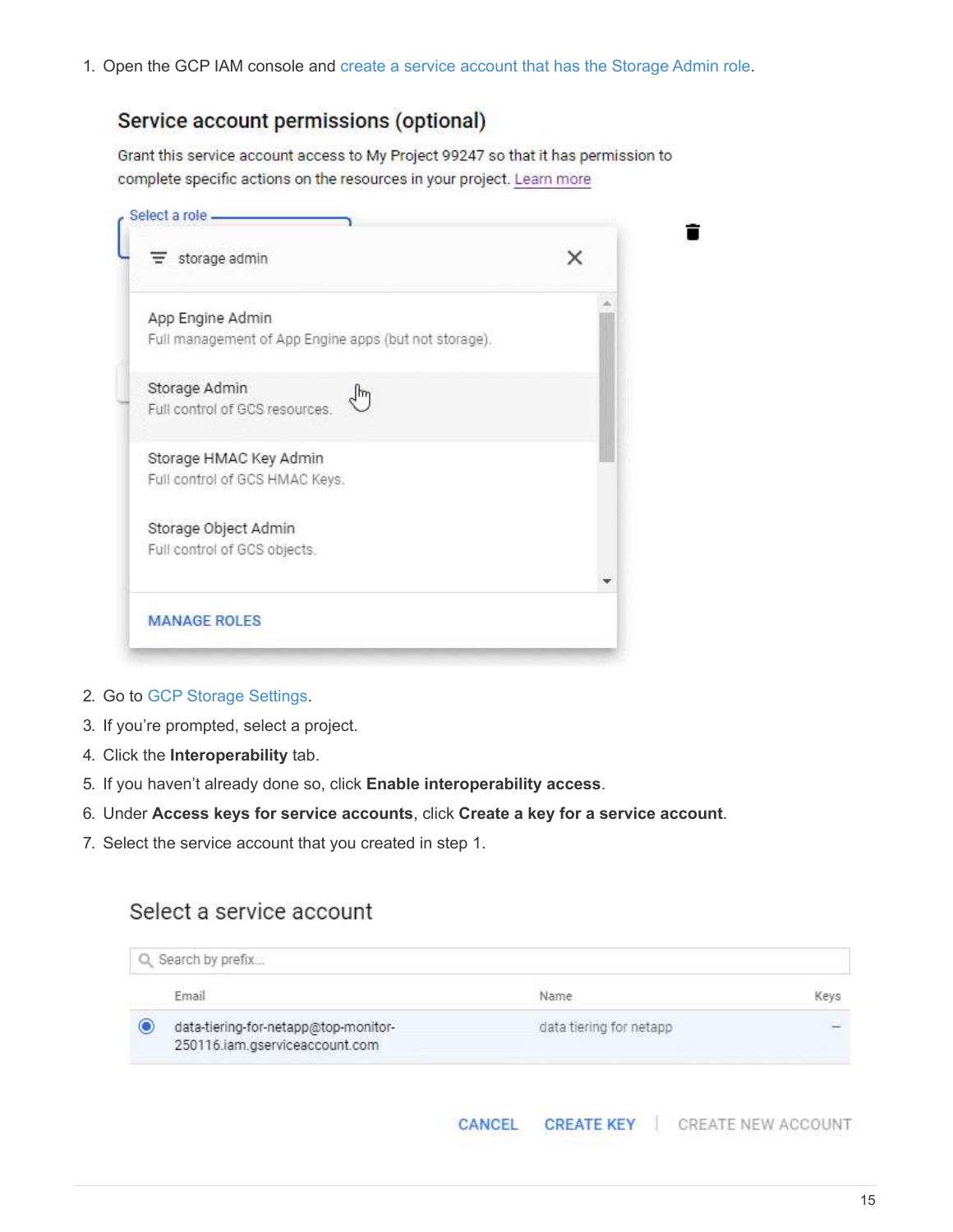- 8. Click **Create Key**.
- 9. Copy the access key and secret.

You'll need to enter this information in Cloud Manager when you add the GCP account for data tiering.

### **Adding a GCP account to Cloud Manager**

Now that you have an access key for a service account, you can add it to Cloud Manager.

#### **Steps**

1. In the upper right of the Cloud Manager console, click the Settings icon, and select **Cloud Provider & Support Accounts**.



- 2. Click **Add New Account** and select **GCP**.
- 3. Enter the access key and secret for the service account.

The keys enable Cloud Manager to set up a Cloud Storage bucket for data tiering.

4. Confirm that the policy requirements have been met and then click **Create Account**.

#### **What's next?**

You can now enable data tiering on individual volumes when you create, modify, or replicate them. For details, see [Tiering inactive data to low-cost object storage](https://docs.netapp.com/us-en/occm37/task_tiering.html).

But before you do, be sure that the subnet in which Cloud Volumes ONTAP resides is configured for Private Google Access. For instructions, refer to [Google Cloud Documentation: Configuring Private Google Access](https://cloud.google.com/vpc/docs/configure-private-google-access).

## <span id="page-17-0"></span>**Adding NetApp Support Site accounts to Cloud Manager**

Adding your NetApp Support Site account to Cloud Manager is required to deploy a BYOL system. It's also required to register pay-as-you-go systems and to upgrade ONTAP software.

Watch the following video to learn how to add NetApp Support Site accounts to Cloud Manager. Or scroll down to read the steps.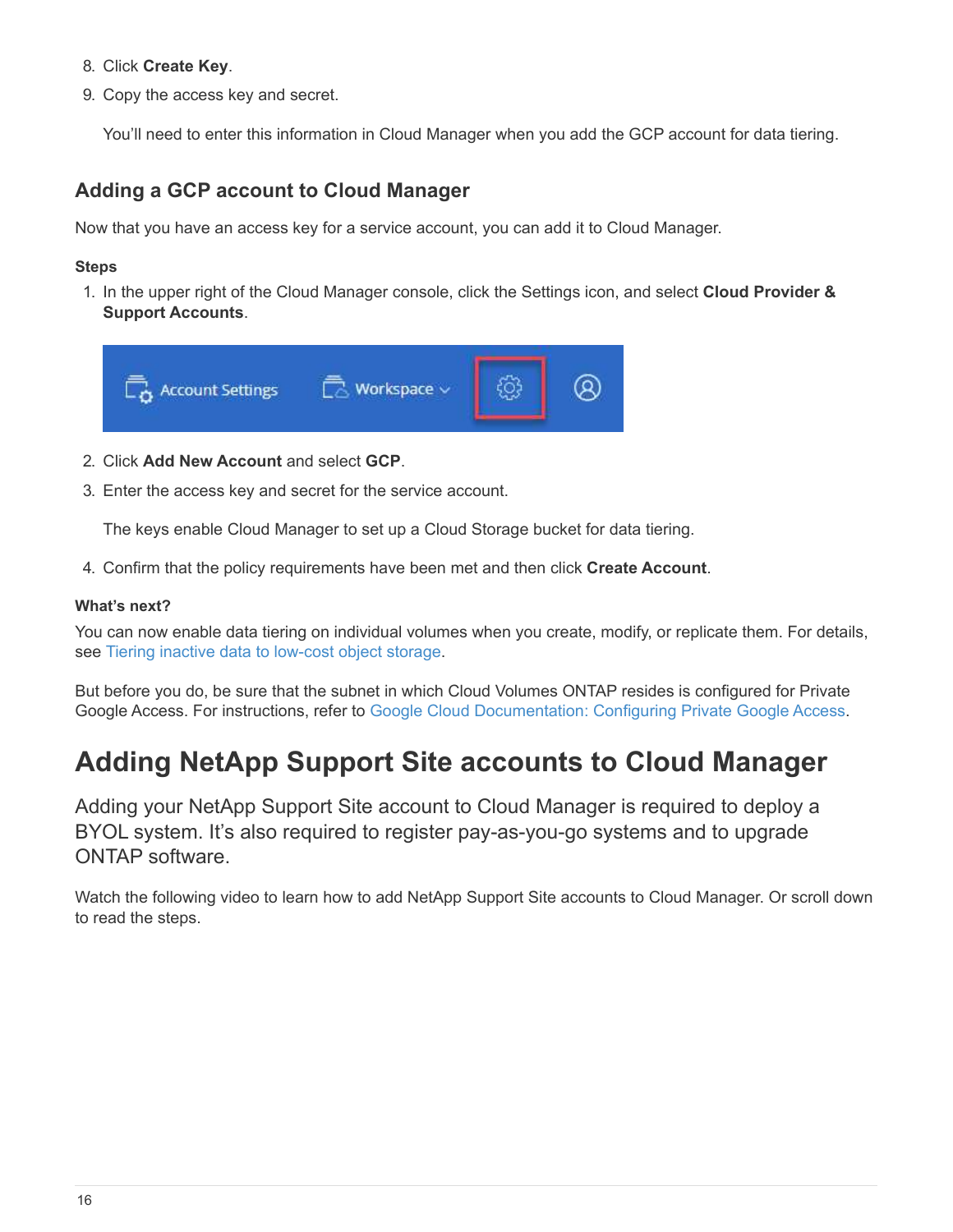

#### **Steps**

- 1. If you don't have a NetApp Support Site account yet, [register for one](http://now.netapp.com/newuser/).
- 2. In the upper right of the Cloud Manager console, click the Settings icon, and select **Cloud Provider & Support Accounts**.



- 3. Click **Add New Account** and select **NetApp Support Site**.
- 4. Specify a name for the account and then enter the user name and password.
	- The account must be a customer-level account (not a guest or temp account).
	- If you plan to deploy BYOL systems:
		- The account must be authorized to access the serial numbers of the BYOL systems.
		- If you purchased a secure BYOL subscription, then a secure NSS account is required.

#### 5. Click **Create Account.**

#### **What's next?**

Users can now select the account when creating new Cloud Volumes ONTAP systems and when registering existing systems.

- [Launching Cloud Volumes ONTAP in AWS](https://docs.netapp.com/us-en/occm37/task_deploying_otc_aws.html)
- [Launching Cloud Volumes ONTAP in Azure](https://docs.netapp.com/us-en/occm37/task_deploying_otc_azure.html)
- [Registering pay-as-you-go systems](https://docs.netapp.com/us-en/occm37/task_registering.html)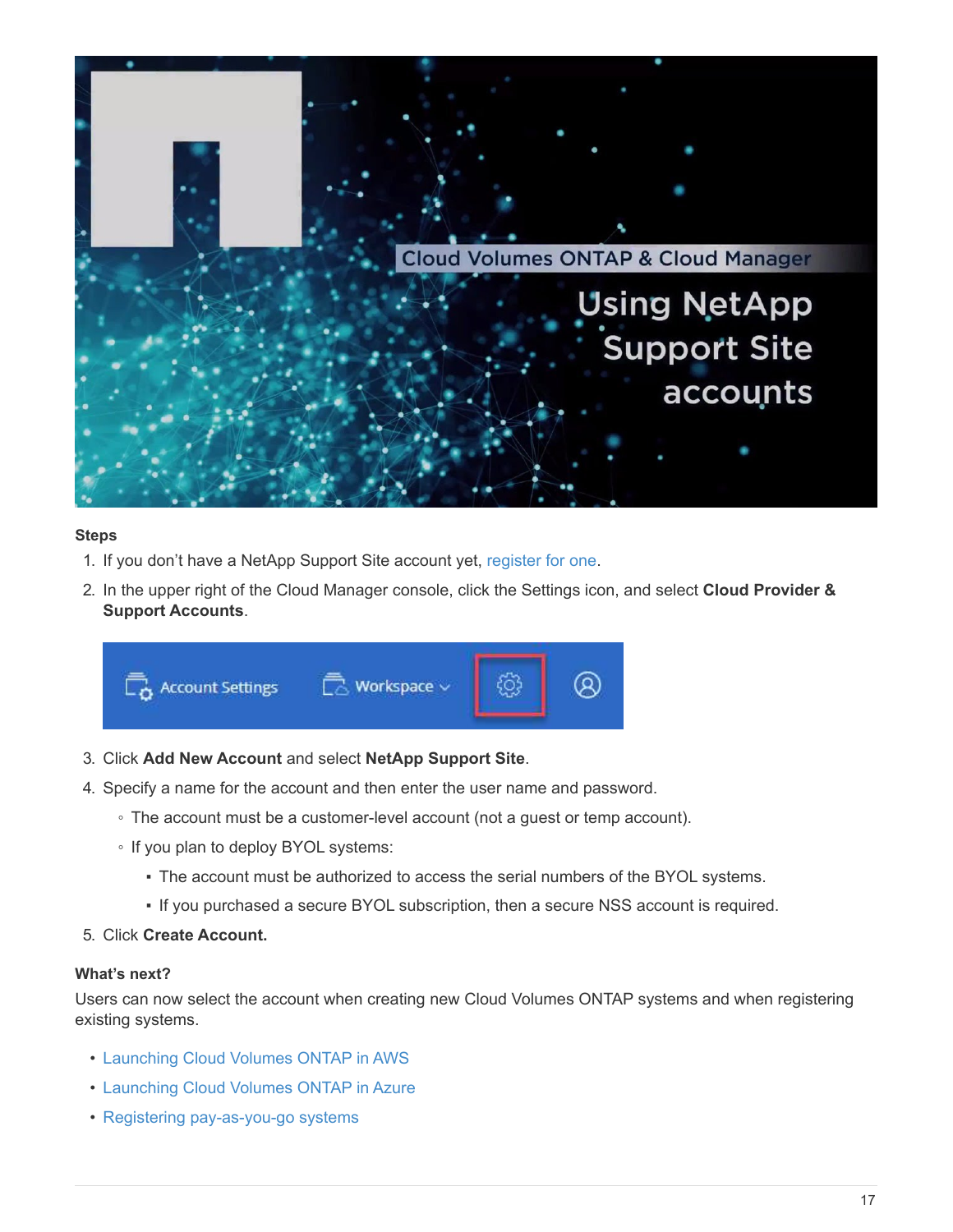• [Learn how Cloud Manager manages license files](https://docs.netapp.com/us-en/occm37/concept_licensing.html)

## <span id="page-19-0"></span>**Installing an HTTPS certificate for secure access**

By default, Cloud Manager uses a self-signed certificate for HTTPS access to the web console. You can install a certificate signed by a certificate authority (CA), which provides better security protection than a self-signed certificate.

#### **Steps**

1. In the upper right of the Cloud Manager console, click the Settings icon, and select **HTTPS Setup**.



2. In the HTTPS Setup page, install a certificate by generating a certificate signing request (CSR) or by installing your own CA-signed certificate:

| <b>Option</b>        | <b>Description</b>                                                                                                    |
|----------------------|-----------------------------------------------------------------------------------------------------------------------|
| Generate a CSR       | a. Enter the host name or DNS of the Cloud Manager host (its Common<br>Name), and then click Generate CSR.            |
|                      | Cloud Manager displays a certificate signing request.                                                                 |
|                      | b. Use the CSR to submit an SSL certificate request to a CA.                                                          |
|                      | The certificate must use the Privacy Enhanced Mail (PEM) Base-64<br>encoded X.509 format.                             |
|                      | c. Copy the contents of the signed certificate, paste it in the Certificate field,<br>and then click <b>Install</b> . |
| Install your own CA- | a. Select Install CA-signed certificate.                                                                              |
| signed certificate   | b. Load both the certificate file and the private key and then click <b>Install</b> .                                 |
|                      | The certificate must use the Privacy Enhanced Mail (PEM) Base-64<br>encoded X.509 format.                             |

#### **Result**

Cloud Manager now uses the CA-signed certificate to provide secure HTTPS access. The following image shows a Cloud Manager system that is configured for secure access: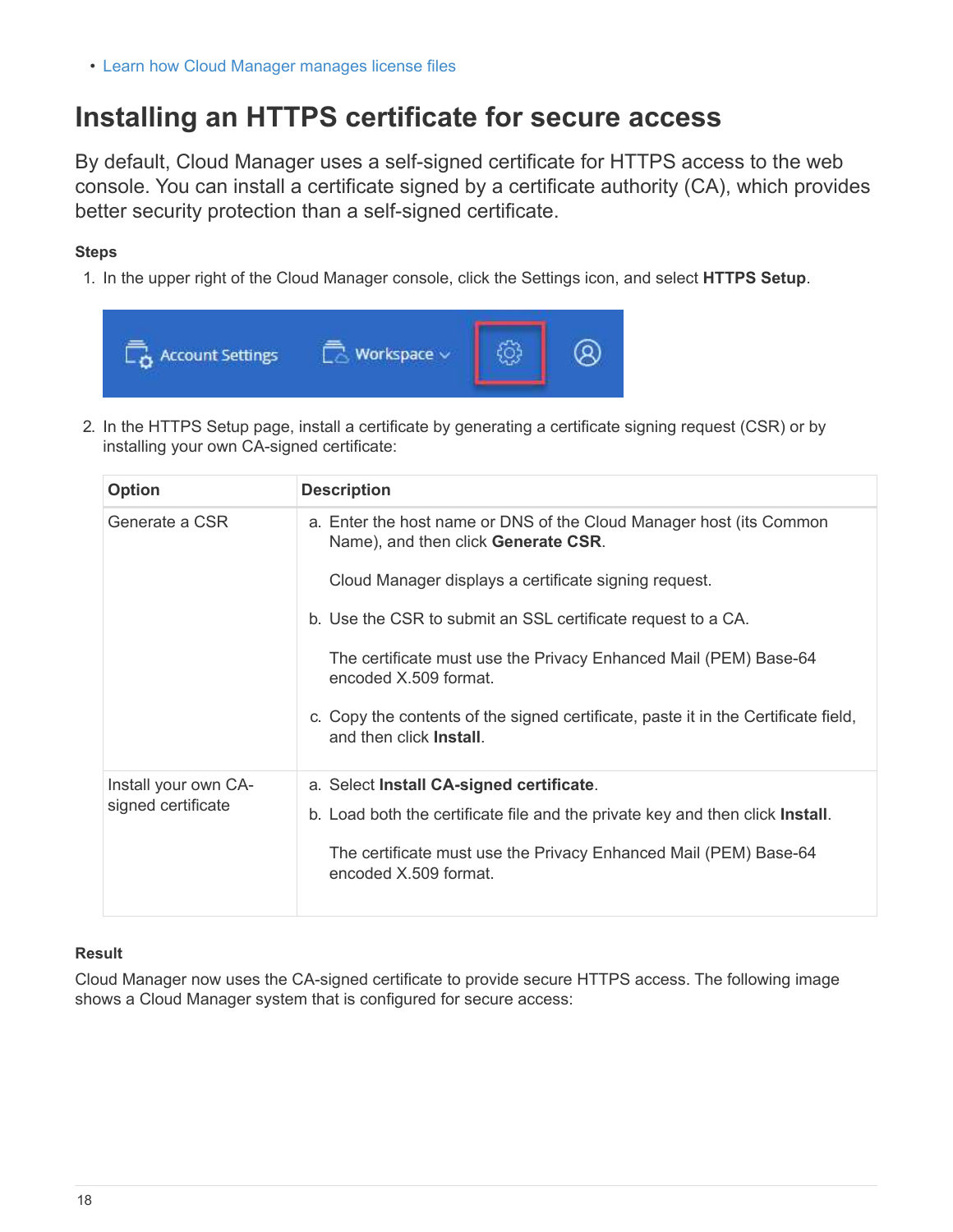| Cloud Manager HTTPS certificate |                                                                        |
|---------------------------------|------------------------------------------------------------------------|
| Expiration:                     | ▲ Oct 27, 2016 05:13:28 am                                             |
| lssuer:                         | CN=localhost, O=NetApp, OU=Tel-Aviv,<br>EMAILADDRESS=admin@example.com |
| Subject:                        | EMAILADDRESS=admin@example.com<br>OU=Tel-Aviv, O=NetApp, CN=localhost  |
| iew Certificate                 |                                                                        |
|                                 |                                                                        |

## <span id="page-20-0"></span>**Setting up the AWS KMS**

If you want to use Amazon encryption with Cloud Volumes ONTAP, then you need to set up the AWS Key Management Service (KMS).

C Renew HTTPS Certificate

#### **Steps**

1. Ensure that an active Customer Master Key (CMK) exists.

The CMK can be an AWS-managed CMK or a customer-managed CMK. It can be in the same AWS account as Cloud Manager and Cloud Volumes ONTAP or in a different AWS account.

[AWS Documentation: Customer Master Keys \(CMKs\)](https://docs.aws.amazon.com/kms/latest/developerguide/concepts.html#master_keys)

2. Modify the key policy for each CMK by adding the IAM role that provides permissions to Cloud Manager as a *key user*.

Adding the IAM role as a key user gives Cloud Manager permissions to use the CMK with Cloud Volumes ONTAP.

[AWS Documentation: Editing Keys](https://docs.aws.amazon.com/kms/latest/developerguide/editing-keys.html)

- 3. If the CMK is in a different AWS account, complete the following steps:
	- a. Go to the KMS console from the account where the CMK resides.
	- b. Select the key.
	- c. In the **General configuration** pane, copy the ARN of the key.

You'll need to provide the ARN to Cloud Manager when you create the Cloud Volumes ONTAP system.

d. In the **Other AWS accounts** pane, add the AWS account that provides Cloud Manager with permissions.

In most cases, this is the account where Cloud Manager resides. If Cloud Manager wasn't installed in AWS, it would be the account for which you provided AWS access keys to Cloud Manager.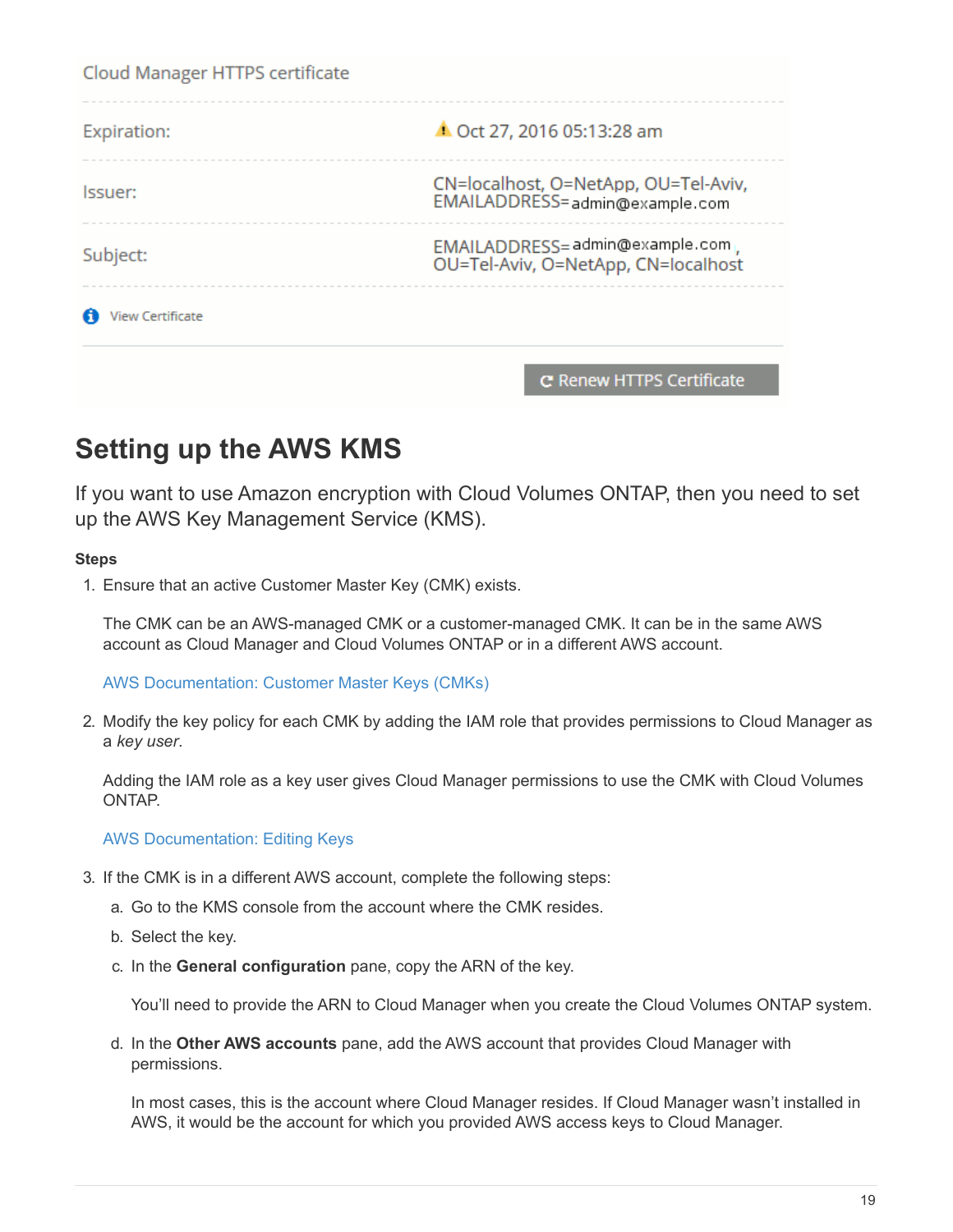| <b>Other AWS accounts</b> |                        |  |  |
|---------------------------|------------------------|--|--|
|                           | Add other AWS accounts |  |  |

| <b>Other AWS accounts</b> |                                                                                                                                                                                                                    |        |                     |  |
|---------------------------|--------------------------------------------------------------------------------------------------------------------------------------------------------------------------------------------------------------------|--------|---------------------|--|
|                           | Specify the AWS accounts that can use this key. Administrators of the accounts you<br>specify are responsible for managing the permissions that allow their IAM users and<br>roles to use this key. Learn more [7] |        |                     |  |
| arn:aws:jam::             | Enter the ID of another AWS accour                                                                                                                                                                                 | :root  | Remove              |  |
|                           | Add another AWS account                                                                                                                                                                                            |        |                     |  |
|                           |                                                                                                                                                                                                                    | Cancel | <b>Save changes</b> |  |

- e. Now switch to the AWS account that provides Cloud Manager with permissions and open the IAM console.
- f. Create an IAM policy that includes the permissions listed below.
- g. Attach the policy to the IAM role or IAM user that provides permissions to Cloud Manager.

The following policy provides the permissions that Cloud Manager needs to use the CMK from the external AWS account. Be sure to modify the region and account ID in the "Resource" sections.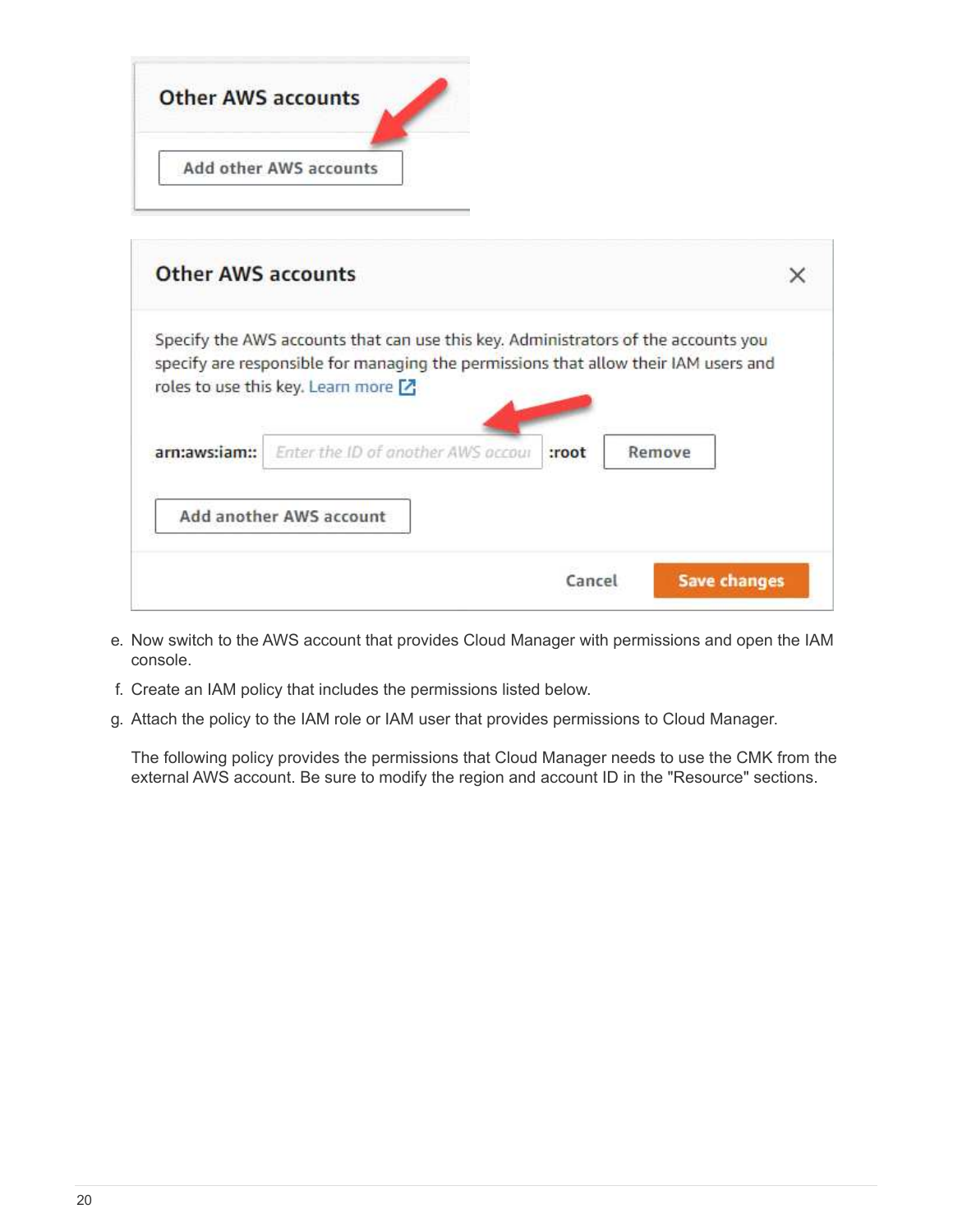```
{
      "Version": "2012-10-17",
      "Statement": [
          {
               "Sid": "AllowUseOfTheKey",
               "Effect": "Allow",
               "Action": [
                   "kms:Encrypt",
                   "kms:Decrypt",
                   "kms:ReEncrypt*",
                   "kms:GenerateDataKey*",
                   "kms:DescribeKey"
             \frac{1}{2}  "Resource": [
                   "arn:aws:kms:us-east-
1:externalaccountid:key/externalkeyid"
  ]
          },
\{  "Sid": "AllowAttachmentOfPersistentResources",
               "Effect": "Allow",
               "Action": [
                   "kms:CreateGrant",
                   "kms:ListGrants",
                   "kms:RevokeGrant"
             \frac{1}{2},
               "Resource": [
                   "arn:aws:kms:us-east-
1:externalaccountid:key/externalaccountid"
               ],
               "Condition": {
                   "Bool": {
                       "kms:GrantIsForAWSResource": true
  }
  }
          }
      ]
}
```
For additional details about this process, see [AWS Documentation: Allowing External AWS Accounts to](https://docs.aws.amazon.com/kms/latest/developerguide/key-policy-modifying.html#key-policy-modifying-external-accounts) [Access a CMK](https://docs.aws.amazon.com/kms/latest/developerguide/key-policy-modifying.html#key-policy-modifying-external-accounts).